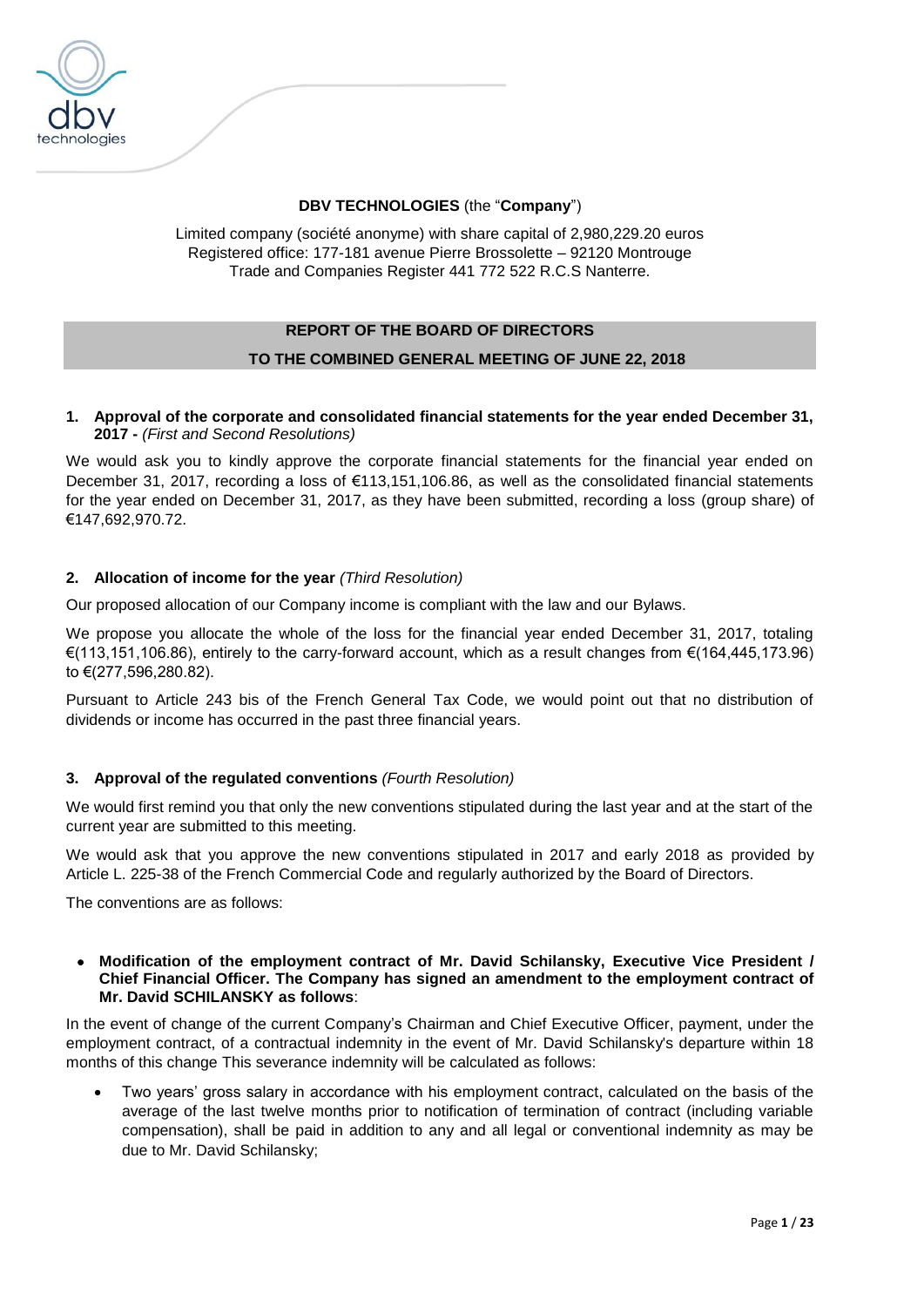

• It is agreed that said indemnity will be paid to the employee leaving the Company on the latter's initiative, whether as part of redundancy proceedings (except in the event of dismissal due to gross negligence or willful misconduct) or conventional termination of the employment contract.

Considering the particularly extensive responsibilities entrusted to Mr. David SCHILANSKY, in his capacity as Chief Financial Officer of the Company, and which result directly from the privileged relationship of trust with the Company's current Chief Executive Officer since he was hired in 2011 and subsequent promotions assigned to him since that date, it would appear that any replacement of the current Company Chief Executive Officer could potentially affect the scope of the responsibilities and/or prerogatives entrusted to Mr. David SCHILANSKY. This is why the above indemnity of two years' gross salary (including variable compensation) is also assigned to Mr. David SCHILANSKY under the conditions set out above, in the event of any infringement to his responsibilities and/or prerogatives.

This convention was authorized by the Board of Directors on December 13, 2017.

Under the scope of this decision, the Board of Directors also voted to pay David Schilansky an exceptional compensation in the amount of 100% of the variable compensation calculated on the basis of 50 % of the annual fixed compensation due for 2017, allocated as follows:

- 25% of the variable compensation once financing has been completed to a significant extent and in a manner acceptable to the Board of Directors; and
- 75% of the variable compensation after confirmation of the submission of the BLA with the FDA.
- **Modification of the employment contract of Mr. Laurent MARTIN, Executive Vice President / Chief Development Officer. The Company has signed an amendment to the employment contract of Mr. Laurent MARTIN, as follows:**

In the event of the replacement of the current Company's Chairman and Chief Executive Officer, payment, under the employment contract, of contractual indemnity in the event of Mr. Laurent Martin's departure within 18 months of this change. This severance indemnity will be calculated as follows:

- One year's gross salary in accordance with his employment contract, calculated on the basis of the average of the last twelve months prior to notification of termination of contract (including variable compensation), shall be paid in addition to any and all legal or conventional indemnity as may be due to Mr. Laurent MARTIN.
- It is agreed that said indemnity will be paid to the employee leaving the Company on the latter's initiative, whether as part of redundancy proceedings (except in the event of dismissal due to gross negligence or willful misconduct) or conventional termination of the employment contract.

Considering the particularly extensive responsibilities assigned to Laurent MARTIN as a member of the Executive Committee, it would appear that any replacement of the current Company Chief Executive Officer could potentially affect the scope of the responsibilities and/or prerogatives assigned to him.

This convention was authorized by the Board of Directors on December 13, 2017.

Under the scope of this decision, the Board of Directors also voted to pay Laurent Martin an exceptional compensation in the amount of 100% the variable compensation calculated on the basis of the 40% of annual fixed compensation due for 2017, as follows:

- • 25% of the variable compensation once financing has been completed to a significant extent and in a manner acceptable to the Board of Directors; and
- 75% of the variable compensation after confirmation of the submission of the BLA with the FDA.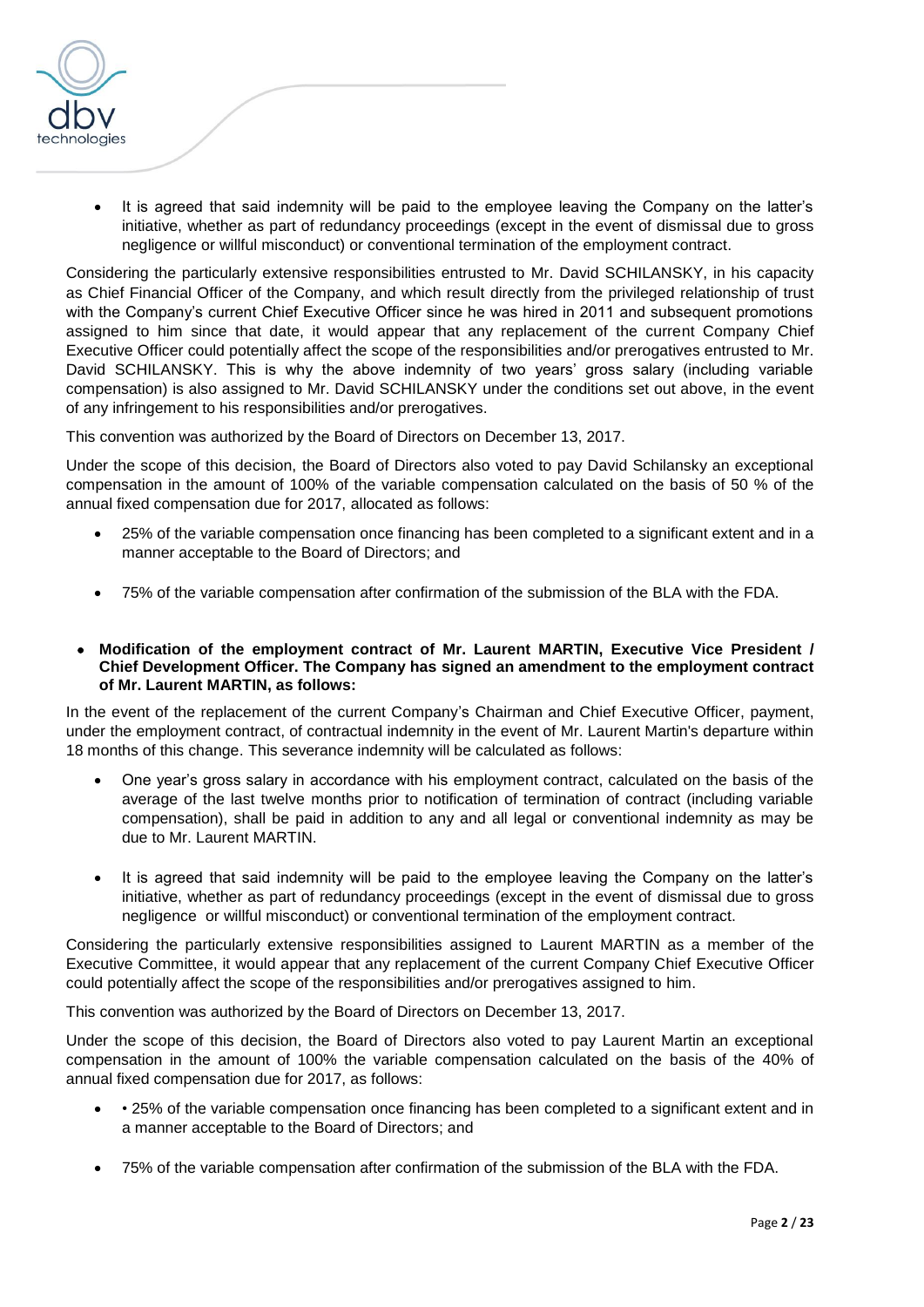

### • **Service Agreement with Mr. Daniel SOLAND**

The Company has renewed the service contract initially entered into on January 2, 2017 with Mr. Daniel SOLAND regarding commercial strategy advices, organized as four sessions during the year, with the Company's management, in exchange for an annual sum of 45,000 euros.

This contract was entered into and renewed in the context of the Company's commercial deployment in the United States. Indeed, it is in the Company's interest to receive commercial strategy advice from people with experience in this area, like Mr. Daniel SOLAND.

It is to be noted that in view of the minor nature of this service, Mr. Daniel SOLAND remains an independent Company director.

The renewal of this service contract was authorized by the Board of Directors on February 15, 2018.

These regulated conventions are also presented in the related special auditor's report, which will also be presented to you during the Meeting, as given under § 4.1.6.3 of the 2017 reference document available on the Company's website.

We would also like to remind you that the other conventions and undertakings, already approved by the General Meeting during previous financial years, which continued during the year ended December 31, 2017, are also described in the related special auditor's report which will be presented to you during the Meeting, as given under § 4.1.6.3 of the 2017 reference document available on the Company's website.

### **4. Mandates of the Board of Directors** *(Fifth to Twelfth Resolutions)*

We remind you that the mandates of the members of the Board of Directors Ms. Maïlys FERRERE, Ms. Claire GIRAUT, Mr. Pierre-Henri BENHAMOU, Mr. Michael GOLLER, Mr. Torbjorn BJERKE and Mr. Daniel SOLAND expire at the forthcoming General Meeting.

On the recommendation of the nominating committee, we propose you:

- renew, for a period of two years, to expire at the end of the General Meeting to be held in 2020 to approve the financial statements for the previous financial year, the mandates as directors of:
	- o Ms. Maïlys FERRERE
	- o Ms. Claire GIRAUT
	- o Mr. Pierre-Henri BENHAMOU
	- o Mr. Michael GOLLER
	- o Mr. Torbjorn BJERKE
	- o Mr. Daniel SOLAND

On the recommendation of the nominating committee, we also propose you ratify the appointment, made on a provisional basis by the Board of Directors during the meeting held on May 2, 2018, of Mr. Michel DE ROSEN as director, replacing Mr. George HORNER, who has resigned. Following his appointment, Mr. Michel De ROSEN will go about his duties for the remaining term of the appointment of his predecessor, namely until the General Meeting to be held in 2018 to approve the financial statements for the previous financial year. His appointment expires with the upcoming General Meeting, we would also suggest that you renew it for a period of two years, i.e. until the end of the Meeting to be held in 2020 to approve the financial statements for the previous financial year.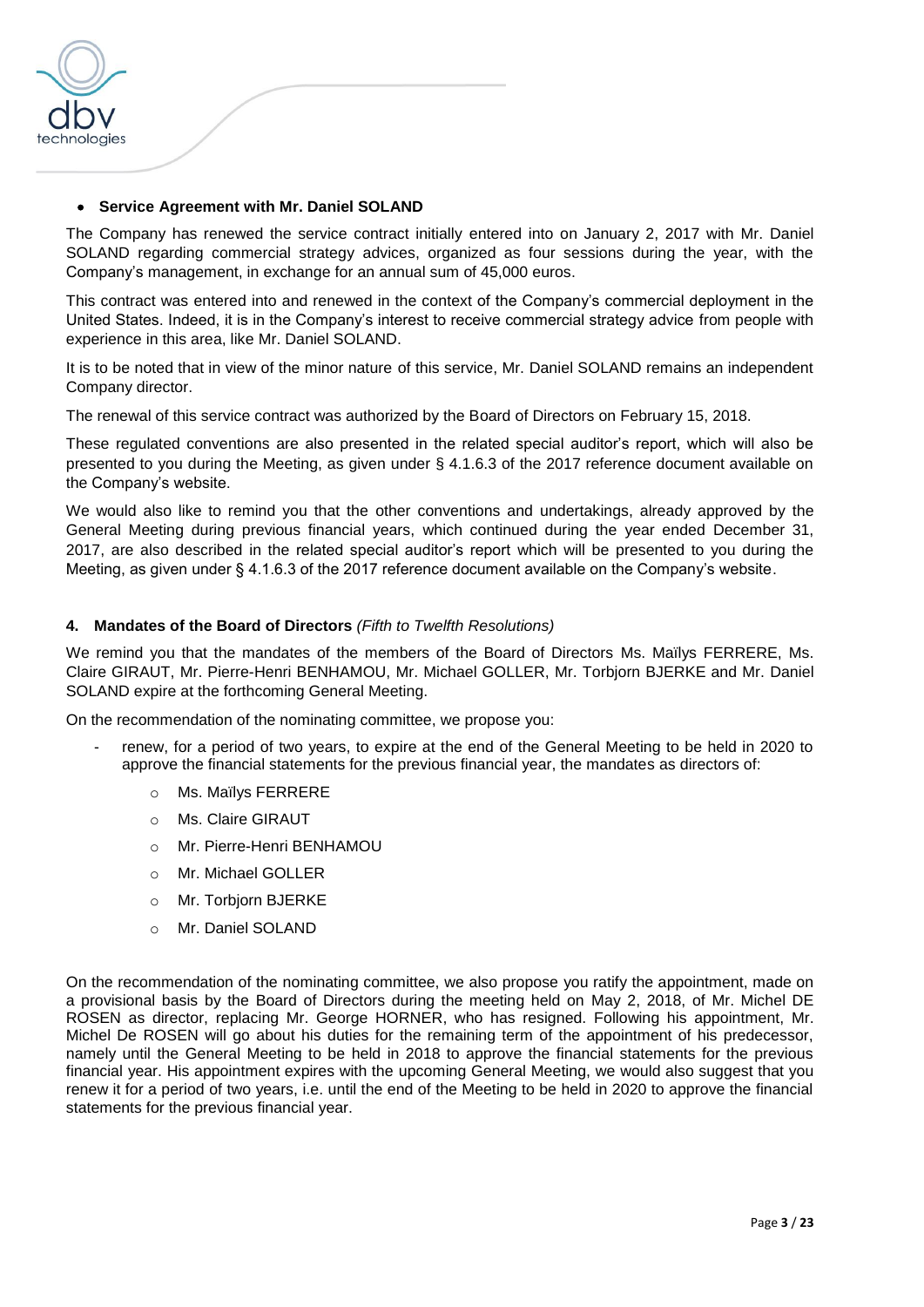

### **Independence and parity**

We would like to point out that the Board of Directors, on the opinion of the nominating committee, believes that Ms. Claire GIRAUT, Mr. Daniel SOLAND, Mr. Torbjorn BJERKE and Mr. Michel DE ROSEN should be classified as independent members with respect to the independence criteria of the Middlenext Code, used by the Company as a reference code for all matters of corporate governance. In this regard, it is specified that Claire GIRAUT, Daniel SOLAND, Torbjorn BJERKE and Michel DE ROSEN have no business relations with the Company.

In the event of a favorable vote on all candidates proposed, the Board of Directors would be composed by three (3) women and five (5) men, making for a difference of less than 2, in compliance with applicable laws.

### **Expertise, experience, competence**

Information about the expertise and experience of candidates for whom renewal is requested (with the exception of Michel DE ROSEN) is detailed in paragraph 4.1.2.2 of the 2017 reference document.

Mr Michel de Rosen is Chairman of the Board of Directors of Faurecia, a supplier of automotive equipment, with an industrial and commercial worldwide presence. Mr Michel de Rosen is also Chairman of the Board of Pharnext, an innovative, French pharmaceutical company, listed on Euronext Growth Paris since July 2016. Mr Michel de Rosen began his professional career at the General Inspection of Finance in the Ministry of Finance. He was advisor to the Minister of Defense in 1980 and 1981 and Chief of Staff to the Minister of Industry and Telecommunications between 1986 and 1988. Within the Rhône-Poulenc Group, Mr Michel de Rosen held various positions between 1983 and 1999, notably General Manager of Pharmuka (1983-1986) and General Manager of Rhône-Poulenc Fibers and Polymers (1988-1993), before being Chairman and Chief Executive Officer of Rhône Poulenc Rorer and Rhône-Poulenc Santé between 1993 and 1999. In 2000, Mr Michel de Rosen became Chairman and Chief Executive Officer of ViroPharma. He joined Eutelsat in 2009 as General Manager and then as Chairman and Chief Executive Officer, and finally as Chairman. He became Chairman of the Board of Faurecia in 2017.

**5. Approval of the elements of compensation paid or assigned for FY 2017 to Mr. Pierre-Henri BENHAMOU, under its mandate of Chairman and Chief Executive Officer, to Mr. David SCHILANSKY, under its mandate of Executive Vice President and to Mr. Laurent MARTIN under its mandate of Executive Vice President– SAY ON PAY EX POST** *(Thirteenth to Fifteenth Resolutions)*

We would ask that you resolve on the fixed, variable and extraordinary compensation components of all types paid or assigned during the previous year to Pierre-Henri BENHAMOU as Chairman and Chief Executive Officer:

| <b>Elements of compensation</b><br>paid or assigned for FY 2017 | Amounts or accounting value<br>to be put to the vote                        | <b>Introduction</b>                                                                                                                                                                                                                                                                                                   |
|-----------------------------------------------------------------|-----------------------------------------------------------------------------|-----------------------------------------------------------------------------------------------------------------------------------------------------------------------------------------------------------------------------------------------------------------------------------------------------------------------|
| <b>Fixed compensation</b>                                       | €435,473<br>(amount paid)                                                   |                                                                                                                                                                                                                                                                                                                       |
| Annual variable compensation                                    | €174,189<br>(amount to be paid after<br>approval at the General<br>Meeting) | This variable compensation was<br>approved by the Board of<br>Directors during its meeting held<br>on December 13, 2017, on the<br>proposal of the Compensation<br>Committee, which met on<br>December 8, 2017 and after<br>noting the partial achievement of<br>the 2017 objectives and the<br>achievement of 80% of |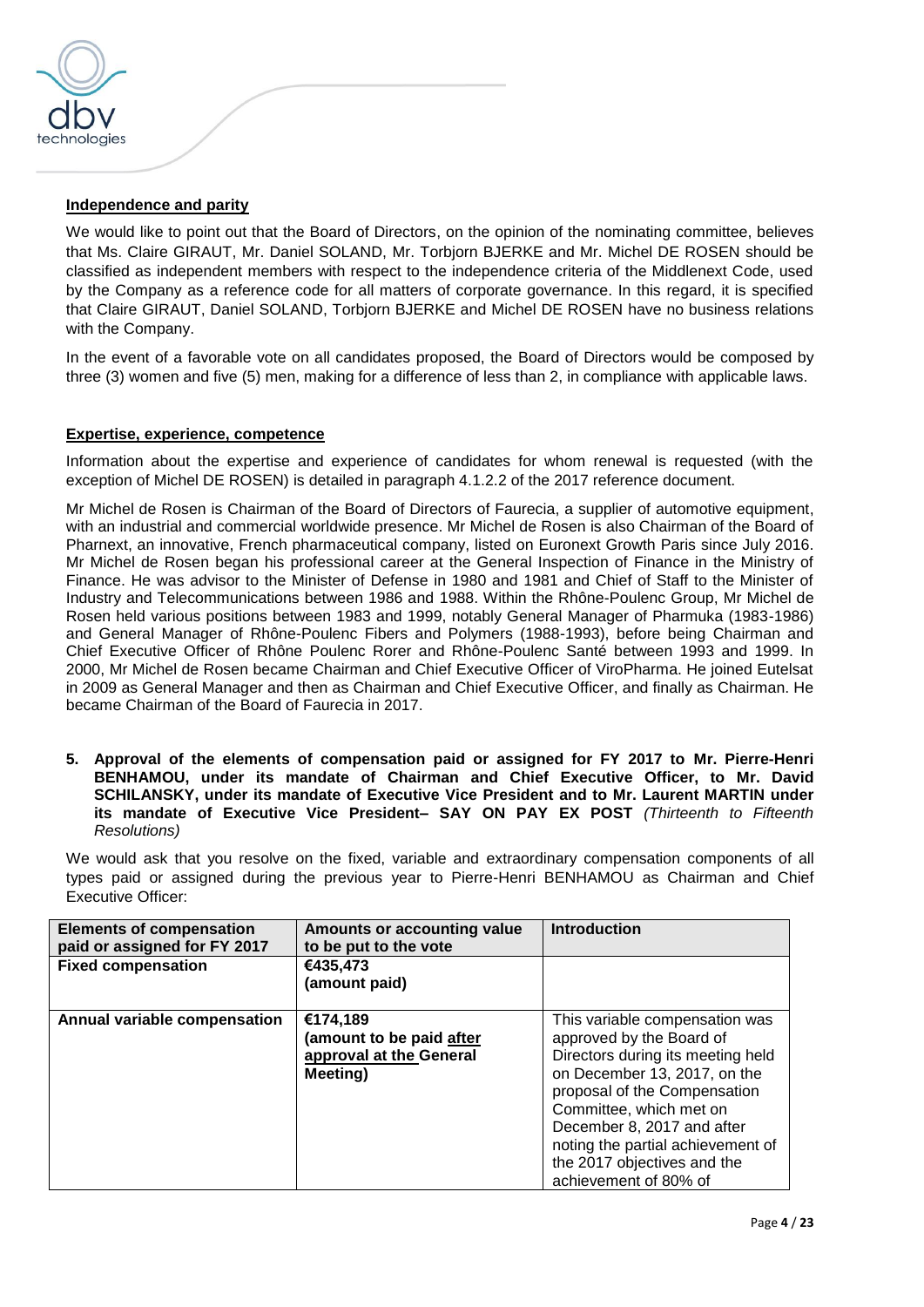

|                                                                                                                                                                                                                                                                                                                          |                              | performance criteria. This<br>variable compensation is<br>connected with the achievement<br>of demanding, diversified<br>performance criteria, which are<br>precise and pre-established,<br>enabling a full analysis of<br>performance. This is aligned with<br>the Company's medium-term<br>strategy and the interests of<br>shareholders - mainly connected<br>with the progress made on R&D<br>programs and the progress<br>made on the pre-marketing of<br>products - which had been fixed<br>to him for FY 2017, by the Board<br>of Directors during its meeting of<br>December 9, 2016. The precise<br>nature and level of achievement<br>expected for these criteria was<br>pre-established by the Board of<br>Directors but not publicly<br>disclosed for reasons of<br>confidentiality. |
|--------------------------------------------------------------------------------------------------------------------------------------------------------------------------------------------------------------------------------------------------------------------------------------------------------------------------|------------------------------|--------------------------------------------------------------------------------------------------------------------------------------------------------------------------------------------------------------------------------------------------------------------------------------------------------------------------------------------------------------------------------------------------------------------------------------------------------------------------------------------------------------------------------------------------------------------------------------------------------------------------------------------------------------------------------------------------------------------------------------------------------------------------------------------------|
| <b>Free share allocation</b>                                                                                                                                                                                                                                                                                             | Not applicable               |                                                                                                                                                                                                                                                                                                                                                                                                                                                                                                                                                                                                                                                                                                                                                                                                  |
| <b>Stock option allocation</b>                                                                                                                                                                                                                                                                                           | Not applicable               |                                                                                                                                                                                                                                                                                                                                                                                                                                                                                                                                                                                                                                                                                                                                                                                                  |
| <b>BSA (Equity Warrant)</b><br>allocation                                                                                                                                                                                                                                                                                | Not applicable               |                                                                                                                                                                                                                                                                                                                                                                                                                                                                                                                                                                                                                                                                                                                                                                                                  |
| <b>Extraordinary compensation</b>                                                                                                                                                                                                                                                                                        | Not applicable               |                                                                                                                                                                                                                                                                                                                                                                                                                                                                                                                                                                                                                                                                                                                                                                                                  |
| <b>Elements of compensation due</b><br>to the termination or change of<br>duties, pension commitments<br>and non-competition clauses                                                                                                                                                                                     | No amount is put to the vote | A detailed description of this<br>commitment<br>is<br>given<br>in.<br>paragraph 4.1.3.11 of the 2017<br>reference document.                                                                                                                                                                                                                                                                                                                                                                                                                                                                                                                                                                                                                                                                      |
| <b>Elements of compensation and</b><br>benefits of all types pursuant<br>to the conventions entered<br>according<br>into,<br>the<br>to<br>mandate, with the Company,<br>any company controlled by the<br>Company, any company which<br>controls the Company or, any<br>companies<br>under<br>any<br>or<br>common control | Not applicable               |                                                                                                                                                                                                                                                                                                                                                                                                                                                                                                                                                                                                                                                                                                                                                                                                  |

We would ask that you decide on the fixed, variable and extraordinary compensation components of all types paid or assigned during the previous year to David Schilansky as Executive Vice President.

As a reminder, Mr. Schilansky also has an employment contract under which he earned €284,004 fixed compensation and €113,602 variable compensation in his capacity as Chief Financial Officer of the Company for 2017, down 2% compared to 2016.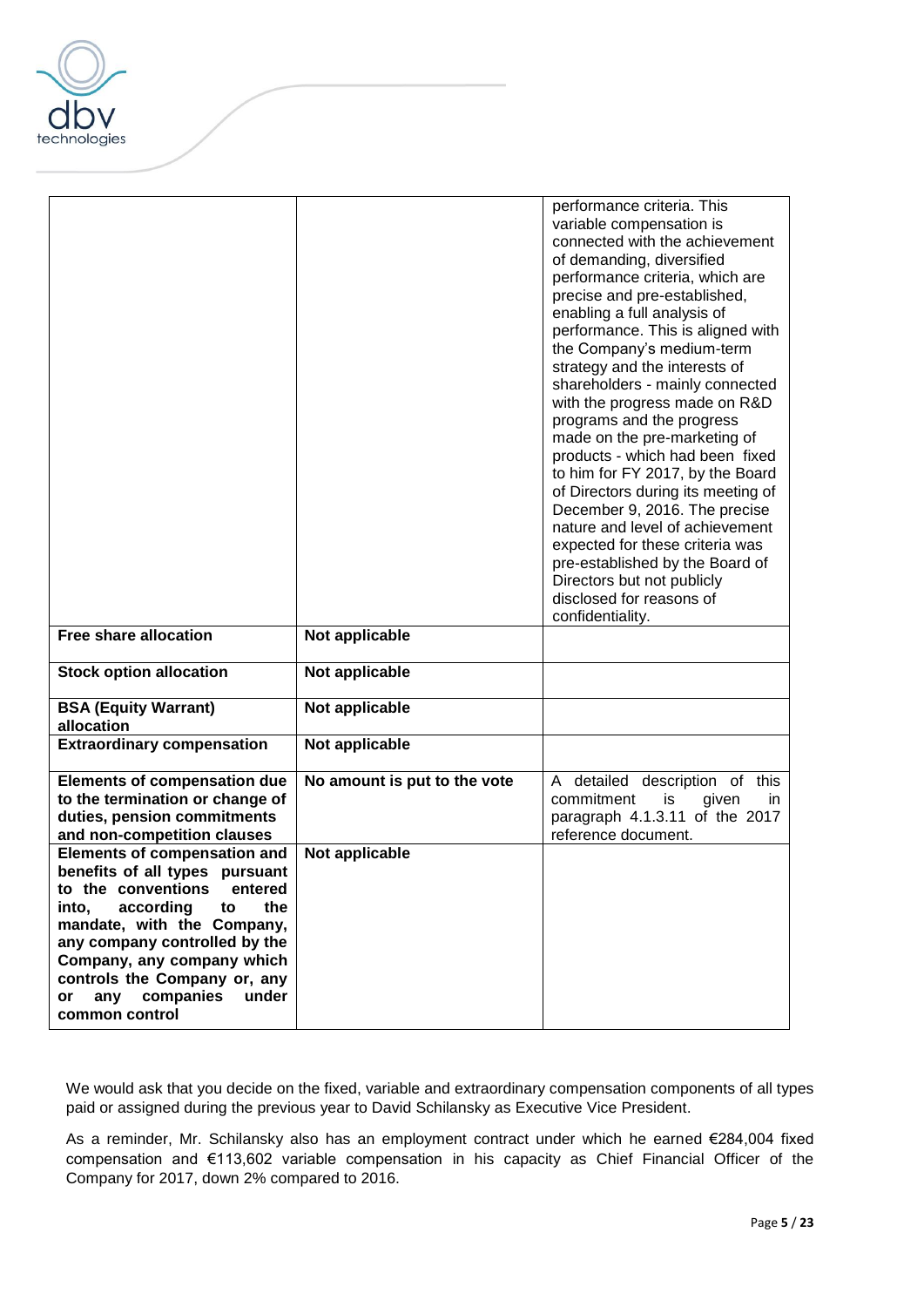

| <b>Elements of compensation</b>     | Amounts or accounting value | <b>Introduction</b>                                                      |
|-------------------------------------|-----------------------------|--------------------------------------------------------------------------|
| paid or assigned for FY 2017        | to be put to the vote       |                                                                          |
| <b>Fixed compensation</b>           | €42,600                     |                                                                          |
|                                     | (amount paid)               |                                                                          |
|                                     | €17,040                     |                                                                          |
| Annual variable compensation        | (amount to be paid after    | This variable compensation was<br>approved by the Board of               |
|                                     | approval by the General     | Directors during its meeting held                                        |
|                                     | Meeting)                    | on December 13, 2017, on the                                             |
|                                     |                             | proposal of the Compensation                                             |
|                                     |                             | Committee, which met<br>on                                               |
|                                     |                             | December 8, 2017 and after                                               |
|                                     |                             | having<br>noted<br>the<br>partial                                        |
|                                     |                             | achievement<br>2017<br>of<br>the                                         |
|                                     |                             | objectives and the achievement                                           |
|                                     |                             | of 80% of performance criteria.                                          |
|                                     |                             | This variable compensation is<br>connected with the achievement          |
|                                     |                             | demanding,<br>of<br>diversified                                          |
|                                     |                             | performance criteria, which are                                          |
|                                     |                             | precise and pre-established,                                             |
|                                     |                             | enabling a full analysis of                                              |
|                                     |                             | performance, aligned with the                                            |
|                                     |                             | Company's<br>medium-term                                                 |
|                                     |                             | strategy and the interests of                                            |
|                                     |                             | shareholders - mainly connected                                          |
|                                     |                             | with the progress made on R&D<br>programs and the progress               |
|                                     |                             | made on the pre-marketing of                                             |
|                                     |                             | products - which had been fixed                                          |
|                                     |                             | to him for FY 2017, by the Board                                         |
|                                     |                             | of Directors during its meeting of                                       |
|                                     |                             | December 9, 2016. The precise                                            |
|                                     |                             | nature and level of achievement                                          |
|                                     |                             | expected for these criteria had                                          |
|                                     |                             | been pre-established<br>the<br>by<br>Board of<br>Directors<br>but<br>not |
|                                     |                             | published<br>for<br>οf<br>reasons                                        |
|                                     |                             | confidentiality.                                                         |
| <b>Free share allocation</b>        | Not applicable              |                                                                          |
|                                     |                             |                                                                          |
| <b>Stock option allocation</b>      | Not applicable              |                                                                          |
| <b>BSA (Equity Warrant)</b>         | Not applicable              |                                                                          |
| allocation                          |                             |                                                                          |
| <b>Extraordinary compensation</b>   | Not applicable              |                                                                          |
| <b>Elements of compensation due</b> | Not applicable              |                                                                          |
| to the termination or change of     |                             |                                                                          |
| duties, pension commitments         |                             |                                                                          |
| and non-competition clauses         |                             |                                                                          |
|                                     |                             |                                                                          |
| <b>Elements of compensation and</b> | Not applicable              |                                                                          |
| benefits of all types pursuant      |                             |                                                                          |
| to the conventions<br>entered       |                             |                                                                          |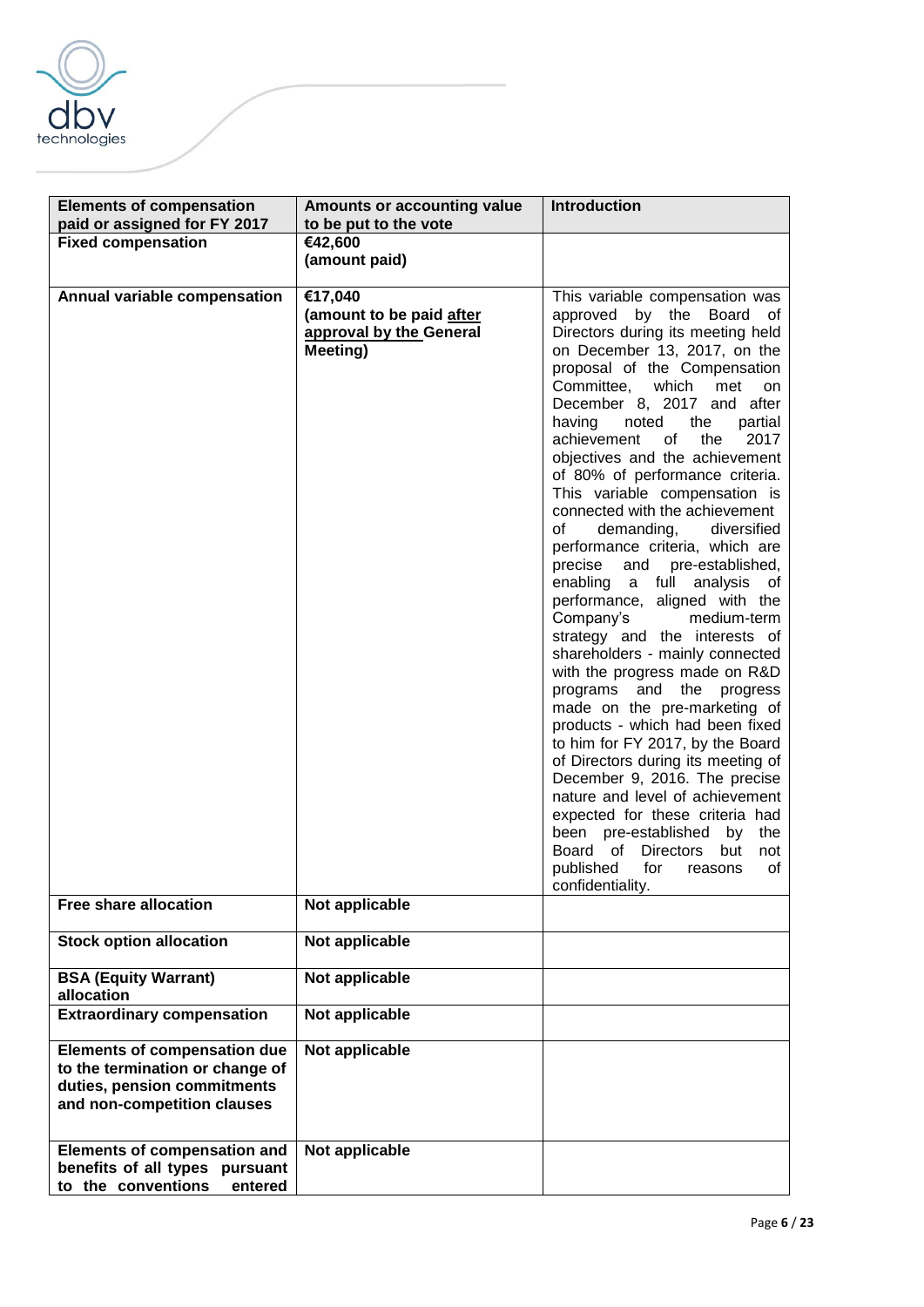

| into,<br>according<br>the<br>to     |  |
|-------------------------------------|--|
| mandate, with the Company,          |  |
| any company controlled by the       |  |
| Company, any company which          |  |
| controls the Company or, any        |  |
| companies under<br>anv<br><b>or</b> |  |
| common control                      |  |

*In accordance with the provisions of Article L.225-100 II of the French Commercial Code, the compensation submitted to you is that paid or attributed by way of the office held as Executive Vice President*.

We would ask that you decide on the fixed, variable and extraordinary compensation components of all types paid or assigned during the previous year to Laurent MARTIN as Executive Vice President.

As a reminder, Mr. Martin also has an employment contract under which he earned €165,958 fixed compensation and €53,106 variable compensation in his capacity as Chief Development Officer of the Company for 2017.

| <b>Elements of compensation</b> | Amounts or accounting value | <b>Introduction</b>                  |
|---------------------------------|-----------------------------|--------------------------------------|
| paid or assigned for FY 2017    | to be put to the vote       |                                      |
| <b>Fixed compensation</b>       | €24,893.64                  |                                      |
|                                 | (amount paid)               |                                      |
|                                 |                             |                                      |
| Annual variable compensation    | €7,965                      | This variable compensation was       |
|                                 | (amount to be paid after    | by<br>the<br>approved<br>Board of    |
|                                 | approval at the General     | Directors during its meeting held    |
|                                 | Meeting)                    | on December 13, 2017, on the         |
|                                 |                             | proposal of the Compensation         |
|                                 |                             | Committee, which<br>met<br><b>on</b> |
|                                 |                             | December 8, 2017 and after           |
|                                 |                             | having<br>noted<br>the<br>partial    |
|                                 |                             | of<br>achievement<br>the<br>2017     |
|                                 |                             | objectives and the achievement       |
|                                 |                             | of 80% of performance criteria.      |
|                                 |                             | This variable compensation is        |
|                                 |                             | connected with the achievement       |
|                                 |                             | demanding, diversified<br>of         |
|                                 |                             | performance criteria, which are      |
|                                 |                             | and pre-established,<br>precise      |
|                                 |                             | a full<br>enabling<br>analysis of    |
|                                 |                             | performance, aligned with the        |
|                                 |                             | medium-term<br>Company's             |
|                                 |                             | strategy and the interests of        |
|                                 |                             | shareholders - mainly connected      |
|                                 |                             | with the progress made on R&D        |
|                                 |                             | programs and the progress            |
|                                 |                             | made on the pre-marketing of         |
|                                 |                             | products - which had been fixed      |
|                                 |                             | to him for FY 2017, by the Board     |
|                                 |                             | of Directors during its meeting of   |
|                                 |                             | December 9, 2016. The precise        |
|                                 |                             | nature and level of achievement      |
|                                 |                             | expected for these criteria had      |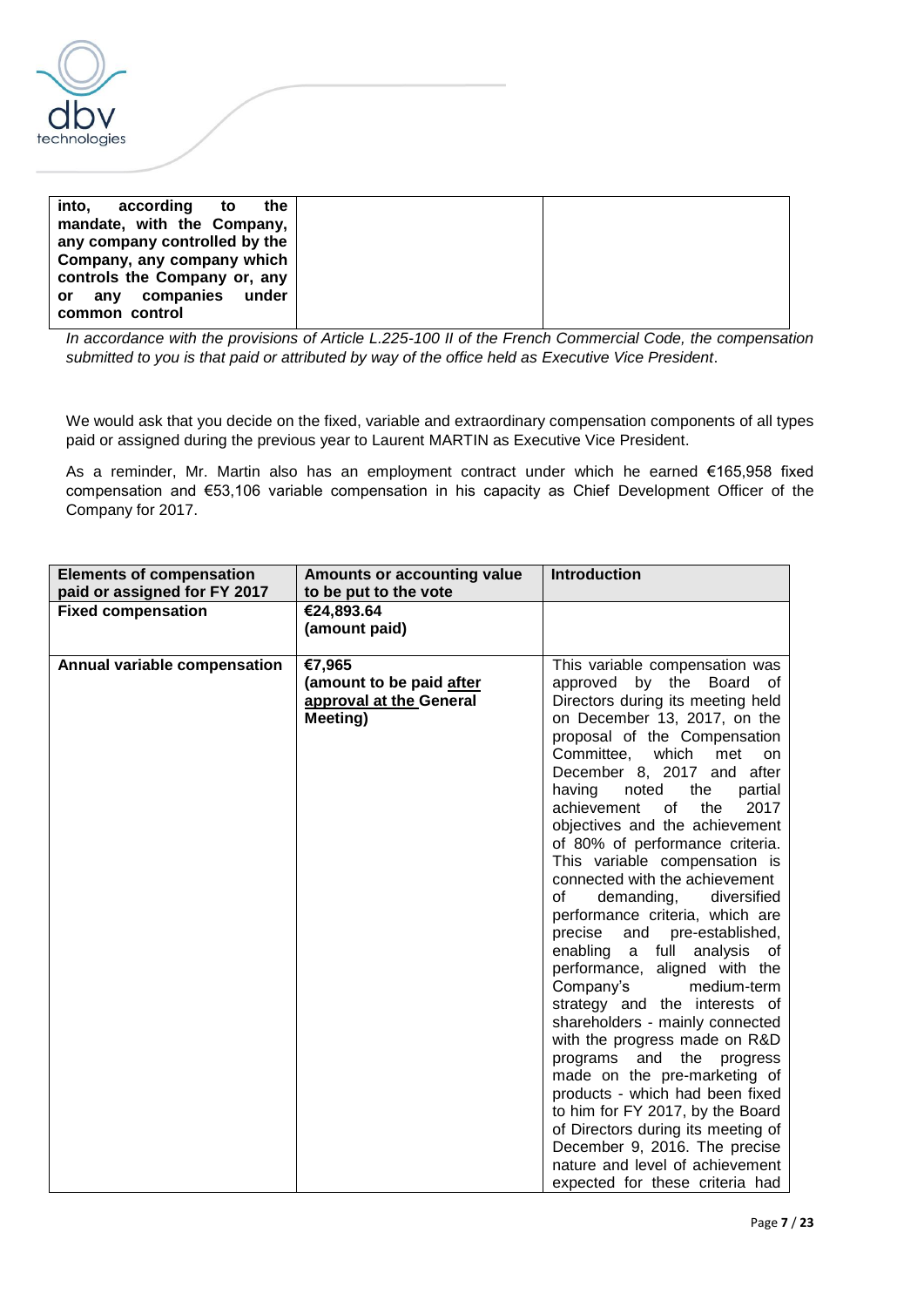

 $\overline{a}$ 

|                                                                                                                                                                                                                                                                                                                             |                | pre-established<br>been<br>the<br>by<br>of Directors<br>Board<br>but<br>not<br>publicly disclosed for reasons of<br>confidentiality. |
|-----------------------------------------------------------------------------------------------------------------------------------------------------------------------------------------------------------------------------------------------------------------------------------------------------------------------------|----------------|--------------------------------------------------------------------------------------------------------------------------------------|
| Free share allocation                                                                                                                                                                                                                                                                                                       | Not applicable |                                                                                                                                      |
| <b>Stock option allocation</b>                                                                                                                                                                                                                                                                                              | Not applicable |                                                                                                                                      |
| <b>BSA (Equity Warrant)</b><br>allocation                                                                                                                                                                                                                                                                                   | Not applicable |                                                                                                                                      |
| <b>Extraordinary compensation</b>                                                                                                                                                                                                                                                                                           | Not applicable |                                                                                                                                      |
| <b>Elements of compensation due</b><br>to the termination or change of<br>duties, pension commitments<br>and non-competition clauses                                                                                                                                                                                        | Not applicable |                                                                                                                                      |
| <b>Elements of compensation and</b><br>benefits of all types pursuant<br>to the conventions<br>entered<br>the<br>according<br>into,<br>to<br>mandate, with the Company,<br>any company controlled by the<br>Company, any company which<br>controls the Company or, any<br>companies<br>under<br>any<br>or<br>common control | Not applicable |                                                                                                                                      |

*In accordance with the provisions of Article L.225-100 II of the French Commercial Code, the compensation submitted to you is that paid or attributed by way of the office held as Executive Vice President.*

As a reminder, all the components of compensation paid to the Company's Corporate Officers, whether as part of their mandate or under their employment contract, are set out under § 4.1.3 of the 2017 Reference Document and under Item 6B of the 2017 Form 20-F available on the Company's website.

**6. Approval of the principles and criteria used for the determination, allocation and attribution of the fixed, variable and extraordinary elements comprising the total compensation and all benefits of all types assigned by virtue of their mandates to the Chairman and Chief Executive Officer, to the Executive Vice President / Chief Financial Officer, and to the Executive Vice President / Responsible Pharmacist – SAY ON PAY EX ANTE** *(Sixteenth to Eighteenth Resolutions)*

Pursuant to of Article L.225-37-2 of the French Commercial Code, we ask you to kindly approve the principles and criteria for the determination, allocation and attribution of the fixed, variable and extraordinary compensation components of all types assigned by virtue of their mandates to the Chairman and Chief Executive Officer and to the Executive Vice Presidents, as specified in the annex of the current Board Report.

These principles and criteria used for the determination, allocation and attribution of the fixed, variable and extraordinary compensation components were determined according to Hay Group methodology based on the 75<sup>th</sup> percentile of SBF 120 index<sup>1</sup> executives.

<sup>1</sup> *The SBF 120 (Société des Bourses Françaises 120 Index) is the [stock market index](https://en.wikipedia.org/wiki/Stock_market_index) of Paris financial market place . The index is based on the 120 most actively traded stocks listed i[n Paris.](https://en.wikipedia.org/wiki/Paris) It includes all stocks in th[e CAC 40](https://en.wikipedia.org/wiki/CAC_40) and 80 additional stocks listed on the Premier Marché and Second Marché unde[r Euronext Paris.](https://en.wikipedia.org/wiki/Euronext_Paris)*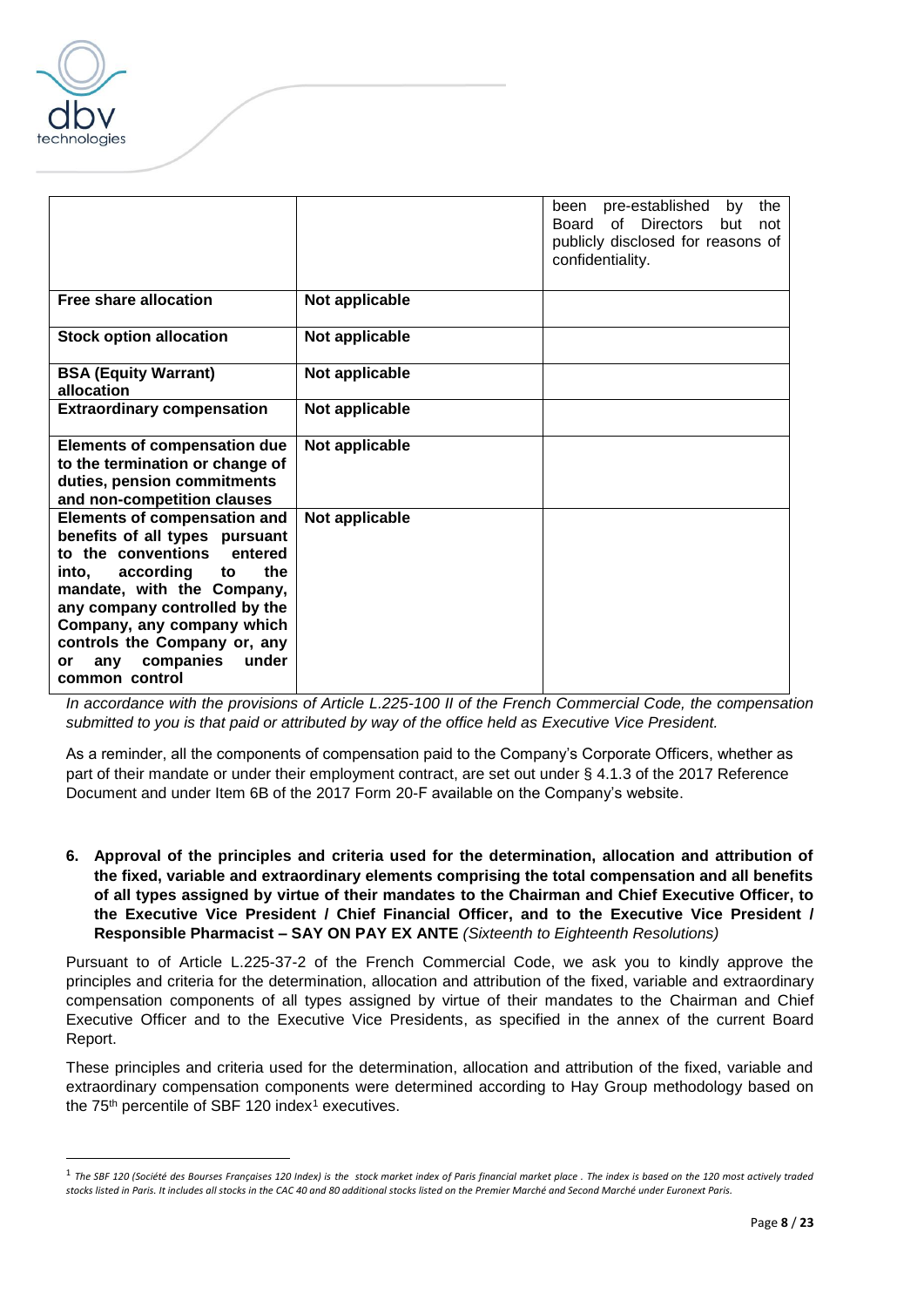

#### **7. Proposed renewal of authorization relating to the implementation of the share buyback program**  *(Nineteenth Resolution)*

We propose, under the terms of the Nineteenth Resolution, that you renew the authorization granted to the Board of Directors for a period of eighteen months, to buy back, on one or more occasions and at the times of its choosing, Company shares up to the limit of 10% of the number of shares comprising the share capital, adjusted, if necessary, to take into account the potential increase or reduction of share capital having taken place during the course of the program.

This authorization will cancel and replace the authorization granted to the Board of Directors by the General Meeting of June 15, 2017 in its Twelfth Ordinary Resolution.

If the foregoing authorization is granted, these purchases can be made in order to:

- support the secondary market or liquidity for DBV TECHNOLOGIES shares through a liquidity agreement with an investment service provider, pursuant to the AMAFI Code of Ethics as permitted by legislation, and specified that under this scope, the number of shares considered to calculate this limit shall be the number of shares purchased, less the number of shares sold;
- hold the purchased shares and ultimately return them for future exchange or as payment under potential external growth transactions;
- provide coverage to meet obligations arising from stock option plans and/or free share allocation plans (or similar plans) to the benefit of the Company's employees and/or corporate officers, as well as all share allocations arising under Company employee savings plans (or similar plans), employee profitsharing plans and/or any other form of share allocation arrangement for the Company's employees and/or corporate officers;
- hedge the securities giving access to the allocation of Company's shares, pursuant to current regulations;
- where applicable, cancel the shares acquired, subject to the authorization granted by the General Meeting of June 15, 2017 in its Thirteenth Extraordinary Resolution.

These share purchases may be executed by any means, including the acquisition of blocks of shares, at the times deemed appropriate by the Board of Directors; it is specified that the Board may not, without the prior authorization of the Shareholders' General Meeting, use this authority during a public offer period initiated by a third party for the shares of the Company until the end of the offer period.

The Company does not intend to use options or derivative instruments.

We propose fixing the maximum purchase price at €150 per share and, consequently, the maximum amount of the operation is €150,000,000.

The Board of Directors would thus have the powers needed to perform all tasks required in this respect.

#### **8. Financial delegations**

The Board of Directors wishes to have the delegations necessary to proceed, if it should deem fit, with all issues as may prove necessary under the scope of the development of the Company's business, as well as all authorizations required to have the tools necessary allowing an employee shareholding incentive policy, such as, to support the Company's development.

This is why you are asked to renew the financial delegations that are now approaching expiry. A table is given in paragraph 4.2.2.6 of the reference document, setting out the current delegations and authorizations granted by the General Meeting to the Board of Directors and the state of their use as at December 31, 2017. Please note that after the close of FY 2017, in March 2018 the delegation to increase share capital by public offering was used, as granted by the General Meeting on June 21, 2016 in its (i) Eighteenth Extraordinary Resolution, to increase the share capital by a par value of 352,775.20 euros, accompanied by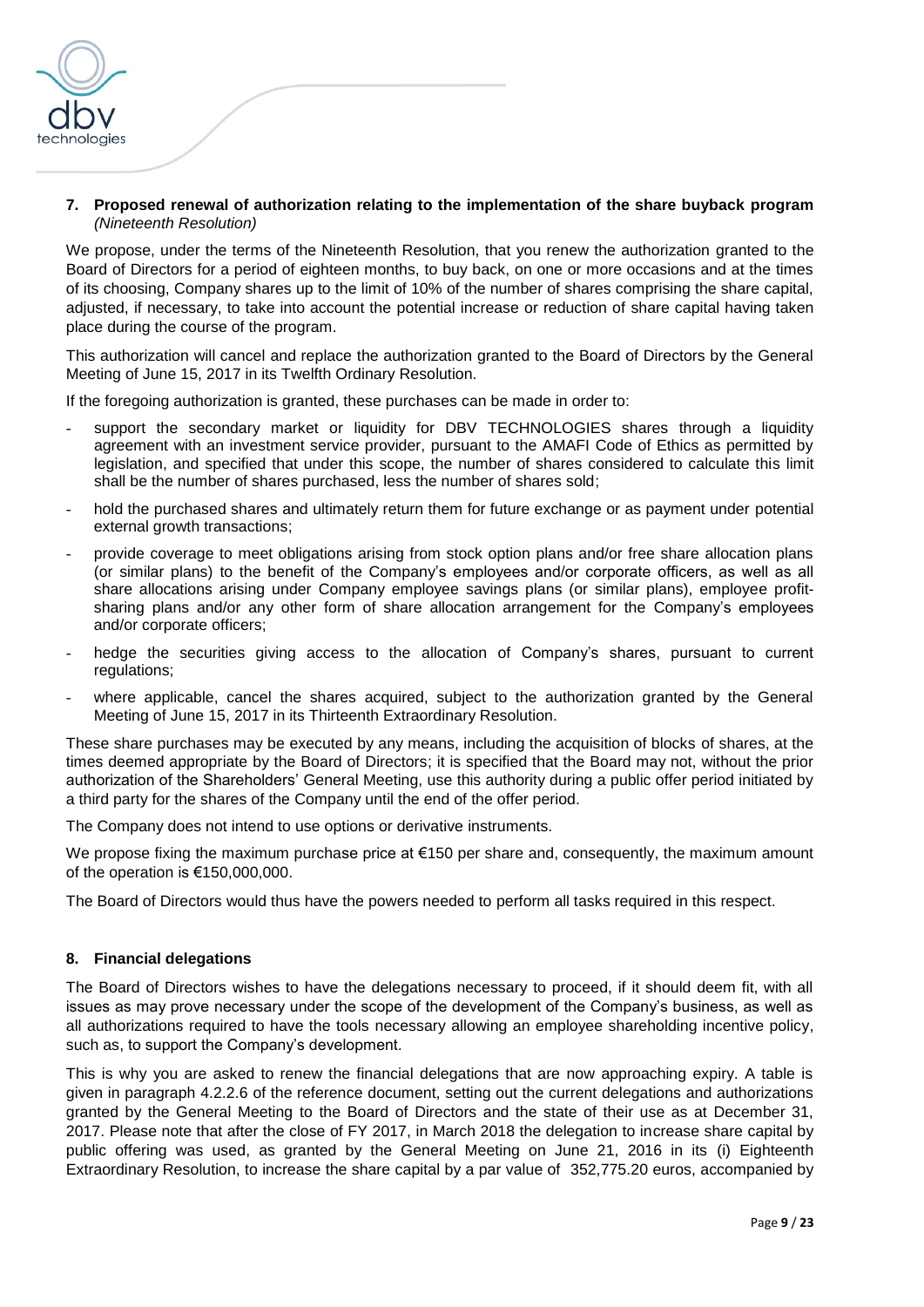

an issue premium of 122,095,496.72 euros and (ii) Twenty First and Twenty Third Extraordinary Resolutions, to increase the share capital by a par value of 52,916.20 euros, accompanied by an issue premium of 18,314,296.82 euros.

You are also asked to grant a new delegation to categories of persons, in order to benefit from the necessary flexibility to make the most of all financing opportunities.

Moreover, considering the delegations able to increase the share capital, you are therefore asked to rule on a delegation of authority to increase the share capital to the benefit of members of a company savings plan, in compliance with current regulations.

### **8.1 Delegation of authority in view of the share capital increase by means of the incorporation of reserves, profits and/or premiums** *(Twentieth Resolution)*

This delegation of authority expires this year and has not been used.

We ask that you kindly grant to the Board of Directors, for a new period of 26 months, the authority to increase the share capital on one or more occasions, in the periods and according to the methods it may determine, by means of the incorporation into capital of reserves, profits, premiums or other amounts admitted for capitalization, by the issue and free allocation of shares or by raising the face value of existing ordinary shares or combining these two methods.

The par value of the share capital increase resulting from this delegation shall not exceed 50% of the share capital as at the date of the decision decided by the Board of Directors to increase the share capital, without considering the par value of the capital increase necessary to preserve the rights of holders of rights or securities giving access to the Company's capital, in compliance with the law and, if applicable, contractual provisions providing for other adjustments. This maximum amount will be separate from all maximum amounts set by the other Resolutions of this General Meeting.

Unless authorized in advance by the General Meeting, the Board of Directors cannot make use of this authorization as from the launch of a tender offer from a third party on the securities of the Company until the end of the tender offer period.

For the part not used, if applicable, this delegation supersedes any and all relevant prior delegations.

### **8.2 Delegations of authority with a view to issuing ordinary shares and/or securities with and without pre-emptive rights**

The delegations of authority to increase the share capital with and without pre-emptive rights by means of public offering and private placement expire this year.

We propose you renew these delegations of authority with a view to proceeding with share capital increases by means of cash contributions and with and without pre-emptive rights by means of public offering and private placement, and to envisage a new delegation for proceeding with a share capital increase to the benefit of categories of persons.

The purpose of these authorizations is to allow the Board of Directors wide discretion, at the times of its choosing, during a period of 26 months, to issue:

- ordinary shares;
- and/or ordinary shares giving access to the allocation of ordinary shares or debt securities;
- and/or securities giving access to ordinary shares to be issued.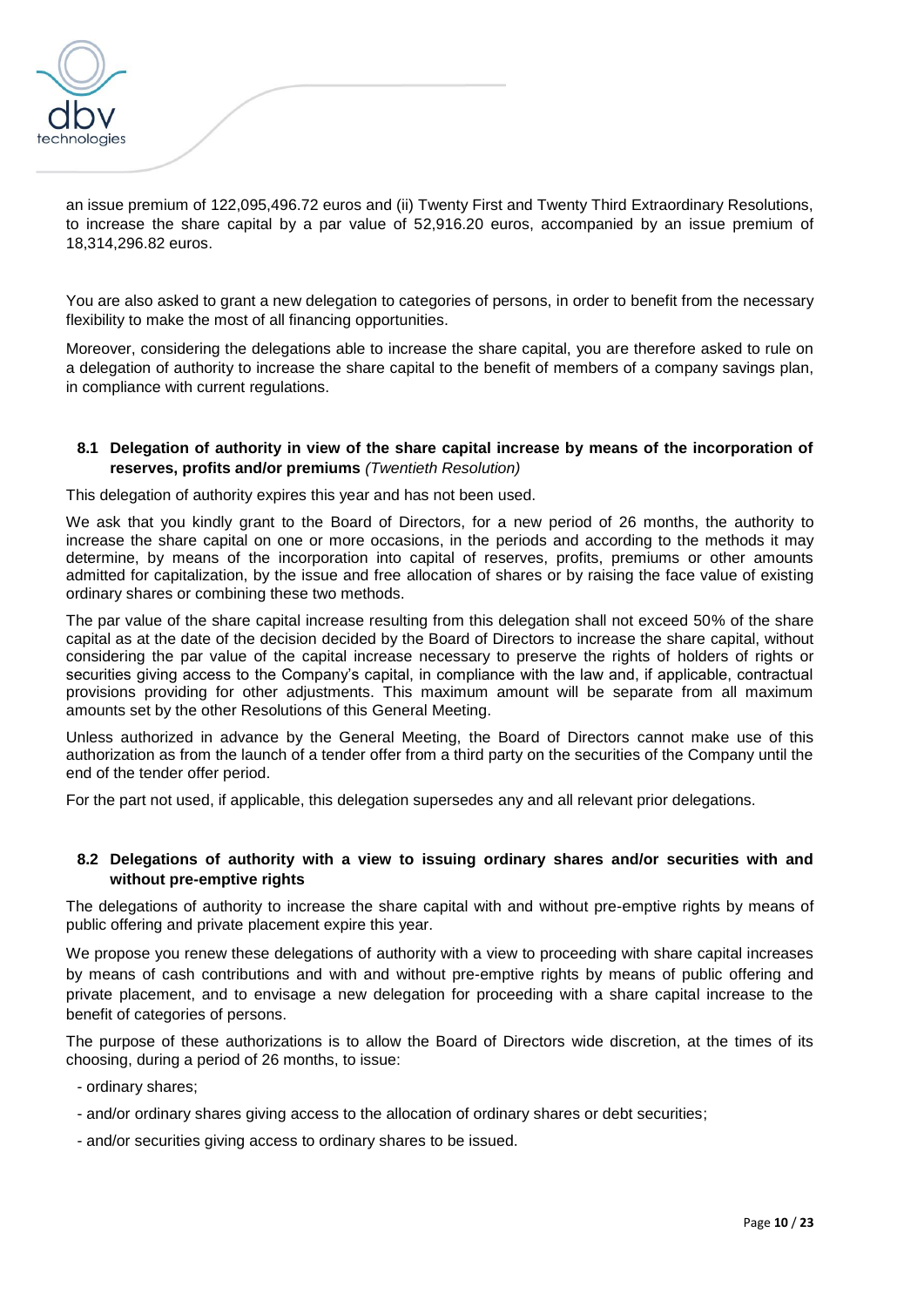

Pursuant to Article L. 228-93 of the French Commercial Code, the securities to be issued may give rights to ordinary shares of any and all companies that directly or indirectly own over half of its capital or of which the Company directly or indirectly owns over half of the capital.

# **8.2.1 Delegation of authority in view of the issue of ordinary shares giving, if applicable, access to ordinary shares or the allocation of debt securities and/or securities giving access to ordinary shares, with pre-emptive rights** *(Twenty-First Resolution)*

Under this delegation, issues would be carried out with pre-emptive rights assigned to shareholders.

We propose you fix the total maximum par value of the ordinary shares that may be issued subject to this authorization as 20% of the capital existing on the date of the Resolution passed by the Board of Directors to increase the share capital. To this maximum amount will be added, as necessary, the par value of the capital increase necessary to preserve the rights of the holders of rights or securities giving access to the Company's capital, pursuant to the law, and where applicable, the contractual stipulations providing for other adjustments.

The above maximum amounts apply to the overall sum of the maximum nominal amount of shares able to be issued as outlined in the Twenty-Eighth Resolution.

If subscriptions, on an irreducible basis and, if applicable, on a reducible basis have not absorbed the entire issue, the Board of Directors may use the following options:

- limit the issue to the amount of subscriptions, if applicable within the limits established by applicable regulations;
- freely allocate all or part of the non-subscribed securities;
- offer to the public all or part of the non-subscribed securities.

Unless authorized in advance by the General Meeting, the Board cannot make use of this authorization as from the launch of a tender offer from a third party on the securities of the Company until the end of the tender offer period.

For the part not used, if applicable, this delegation supersedes any and all relevant prior delegations.

# **8.2.2 Delegations without pre-emptive rights**

**8.2.2.1 Delegation of authority in view of the issue of ordinary shares giving, if applicable, access to ordinary shares or the allocation of debt securities and/or securities giving access to ordinary shares without pre-emptive rights by public offering** *(Twenty-Second Resolution)*

Under this delegation, issues would be made by public offering.

Shareholders' pre-emptive rights to ordinary shares and/or securities giving access to capital will be canceled, while retaining the Board of Directors' option to grant right of priority to shareholders, pursuant to the law.

The total par value of the ordinary shares that may be issued subject to this delegation may not exceed 20% of the share capital existing on the date of the Resolution to increase the share capital passed by the Board of Directors.

To this maximum amount will be added, as necessary, the par value of the capital increase necessary to preserve the rights of the holders of rights or securities giving access to the Company's capital, pursuant to the law, and where applicable, the contractual stipulations providing for other adjustments.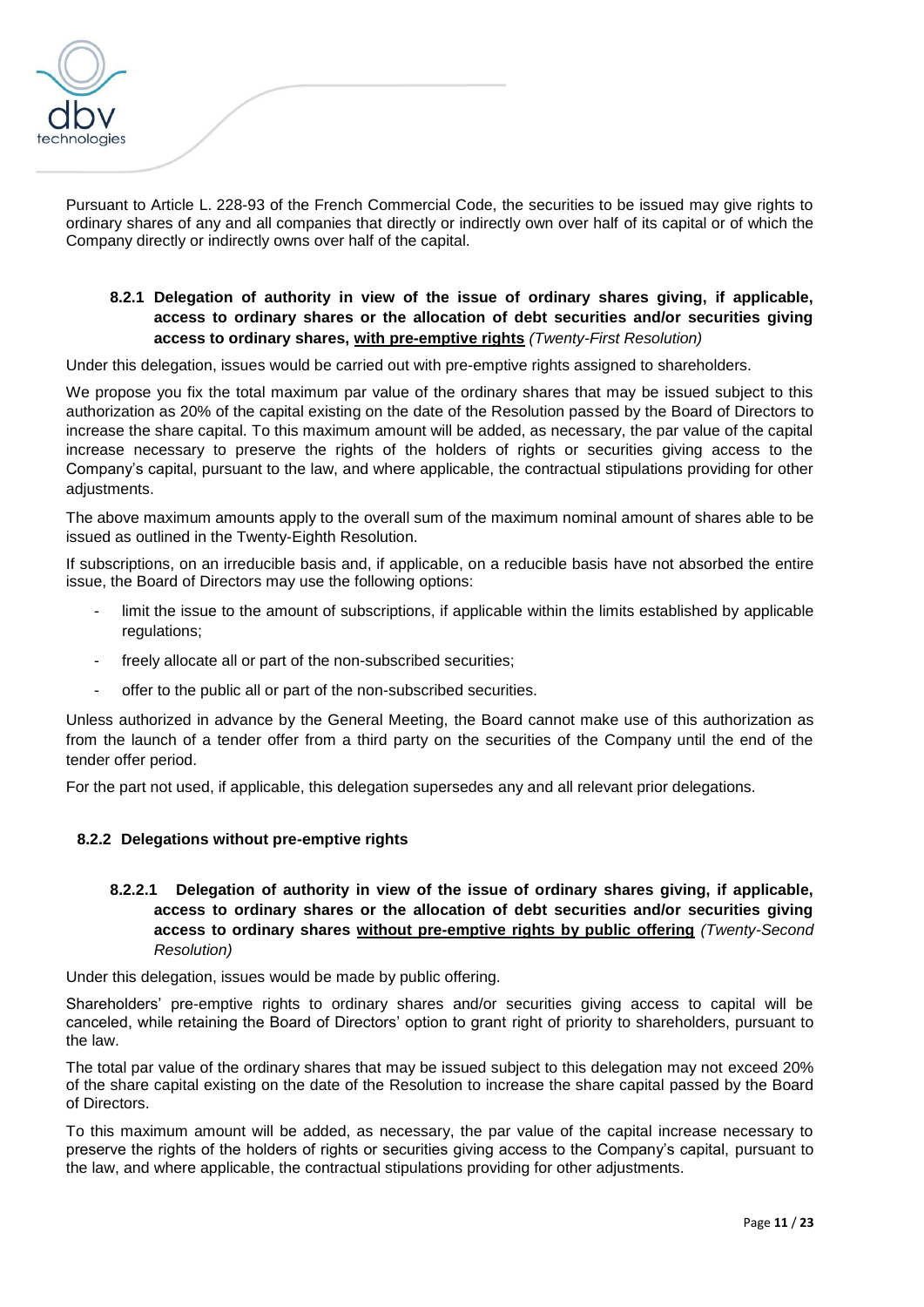

This maximum amount applies to the overall sum of the maximum nominal amount of shares able to be issued as outlined in the Twenty-Eighth Resolution.

The amount stemming from or potentially obtained by the Company for each of the ordinary shares issued, after consideration, in the event of the issue of stock warrants, of the subscription price of said warrants, will be determined in accordance with legal and regulatory provisions and will therefore be at least equal to the minimum required by the provisions of Article R. 225-119 of the French Commercial Code when the Board of Directors implements the delegation (weighted average price during the last three trading days prior to its fixing, potentially reduced by a maximum discount of 5%).

In the case of the issue of securities in consideration of securities contributed to the Company in a public exchange offer, within the limits set out above, the Board of Directors shall have the powers required to set the list of securities for exchange, set the issue conditions, the exchange ratio, and, if applicable, the amount of the equalization payment in cash, and to set the issue terms.

If subscriptions have not absorbed the entire issue, the Board of Directors may use the following options:

- **-** limit the amount of the issue to the amount of subscriptions, if applicable within the limits established by applicable regulations;
- **-** freely allocate all or part of the non-subscribed securities.

Unless authorized in advance by the General Meeting, the Board cannot make use of this authorization as from the launch of a tender offer from a third party on the securities of the Company until the end of the tender offer period.

For the part not used, if applicable, this delegation supersedes any and all relevant prior delegations.

# **8.2.2.2 Delegation of authority in view of the issue of ordinary shares giving, if applicable, access to ordinary shares or the allocation of debt securities and/or securities giving access to ordinary shares without pre-emptive rights by private placement** *(Twenty-Third Resolution)*

Under this delegation, issues will be made by means of an offer pursuant to Article L. 411-2, subparagraph II of the French Monetary and Financial Code.

Shareholders' pre-emptive rights over ordinary shares and/or securities giving access to capital would be canceled.

The total par value of the ordinary shares that may be issued, may not exceed 20% of the share capital existing on the date of the Resolution passed by the Board of Directors to increase the share capital.

To this maximum amount will be added, as necessary, the par value of the capital increase necessary to preserve the rights of the holders of rights or securities giving access to the Company's capital, pursuant to the law, and where applicable, the contractual stipulations providing for other adjustments.

This maximum amount applies to the overall sum of the maximum nominal amount of shares able to be issued as outlined in the Twenty-Eighth Resolution.

The amount stemming from or potentially obtained by the Company for each of the ordinary shares issued, after consideration, in the event of the issue of stock warrants, of the subscription price of said warrants, will be determined in accordance with legal and regulatory provisions and will therefore be at least equal to the minimum required by the provisions of Article R. 225-119 of the French Commercial Code when the Board of Directors implements the delegation (weighted average price during the last three trading days prior to its fixing, potentially reduced by a maximum discount of 5%).

If subscriptions have not absorbed the entire issue, the Board of Directors may use the following options:

**-** limit the amount of the issue to the amount of subscriptions, if applicable within the limits established by applicable regulations;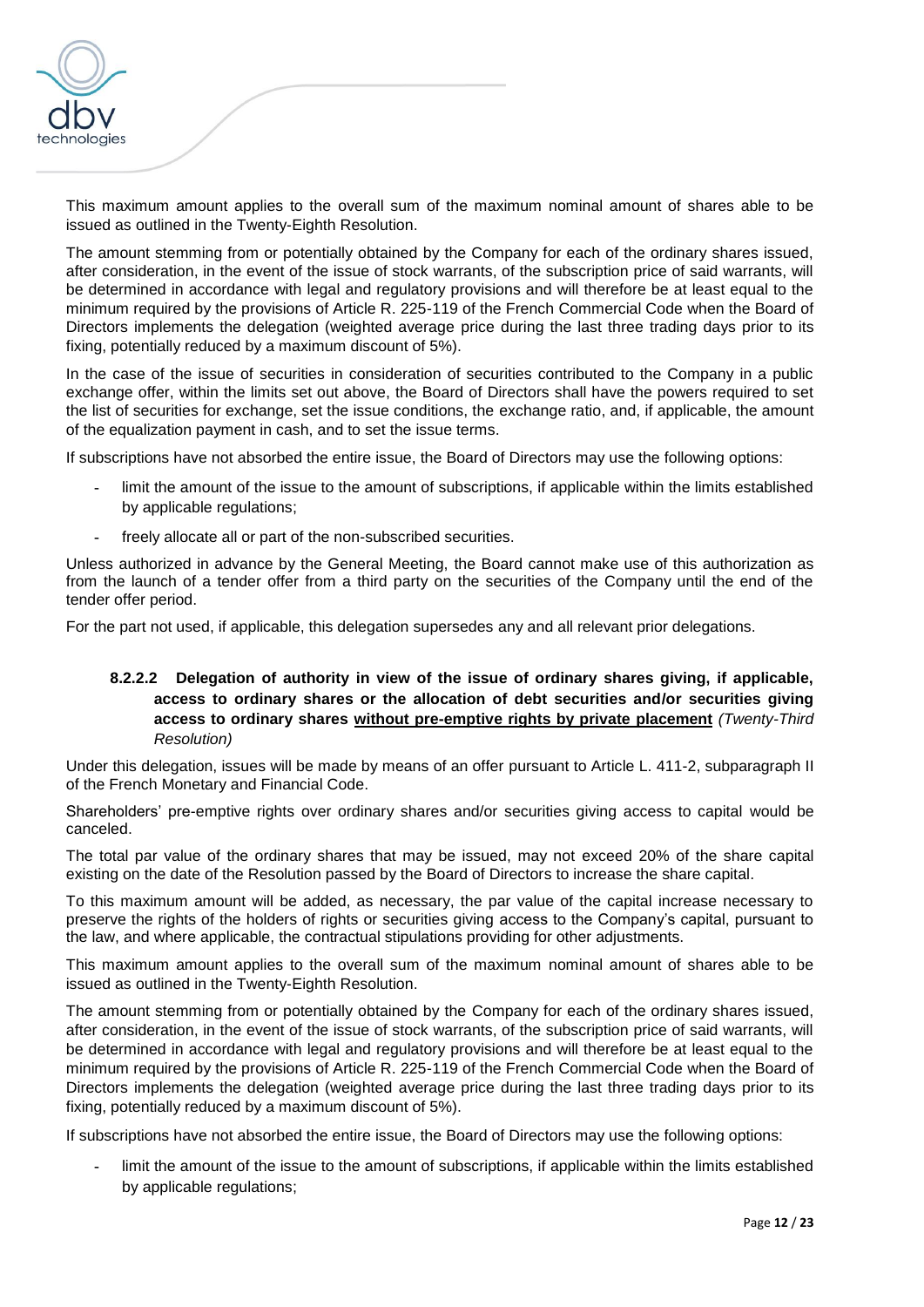

**-** freely allocate all or part of the unsubscribed securities.

Unless authorized in advance by the General Meeting, the Board cannot make use of this authorization delegation as from the launch of a tender offer from a third party on the securities of the Company until the end of the tender offer period.

For the part not used, if applicable, this delegation supersedes any and all relevant prior delegations.

# **8.2.2.3 Authorization, in the event of issue without pre-emptive rights, to set the issue price according to the terms set by the meeting, within a limit of 10% of the share capital per year** *(Twenty-Fourth Resolution)*

We propose, in accordance with the provisions of Article L. 225-136-1, subparagraph 2 of the French Commercial Code, that you authorize the Board of Directors, which will decide on the issue of ordinary shares or securities giving access to capital without pre-emptive rights by means of public offer and/or private placement (*Twenty-Second and Twenty-Third resolutions*) to make an exception, for up to 10% of the share capital per year, to the price fixing conditions envisaged in the way specified here above, and to issue price for the similar equity securities to be issued, as follows:

The issue price of the similar equity securities to be issued immediately or at a later date may not be lower than either of the following, at the Board of Directors' discretion:

- **-** either the weighted average trading price of the Company's share on the trading day prior to the date on which the issue price is set, with a potential maximum discount of up to 15%;
- **-** or the average of five consecutive share trading prices selected from the last thirty trading days prior to the date on which the issue price is set, with a potential maximum discount of up to 15%.

This exception to the price rule would allow the Board to have a certain degree of flexibility in determining the amount of the discount when fixing the issue price, according to the operation and market situation and the average reference price.

# **8.2.2.4 Delegation of authority in view of the issue of ordinary shares giving, if applicable, access to ordinary shares or the allocation of debt securities and/or securities giving access to ordinary shares without pre-emptive rights, to the benefit of categories of persons meeting certain characteristics** *(Twenty-Fifth Resolution)*

Under this delegation, issues will be made to the benefit of categories of persons in accordance with the provisions of Articles L. 225-129-2, L. 225-138 and L. 228-92 of the French Commercial Code.

The duration of the validity of this delegation will be fixed at 18 months, starting from the date of this meeting.

The maximum total par value of the share capital increases that may be made subject to this authorization may not exceed 20% of the share capital existing on the date of the Resolution passed by the Board of Directors to increase the share capital.

To this maximum amount will be added, as necessary, the par value of the capital increase necessary to preserve the rights of the holders of rights or securities giving access to the Company's capital, pursuant to the law, and where applicable, the contractual stipulations providing for other adjustments.

This maximum limit applies to the amount of the share capital increase fixed at the Twenty-Eighth Resolution.

In accordance with the provisions of Article L. 225-138 of the French Commercial Code, the issue price of similar equity securities to be issued immediately or at a later date under the scope of this delegation of authority would be fixed by the Board of Directors, and may not be lower, at the Board of Director's choice, of one or the other of the following amounts:

either the weighted average trading price of the Company's share on the trading day prior to the date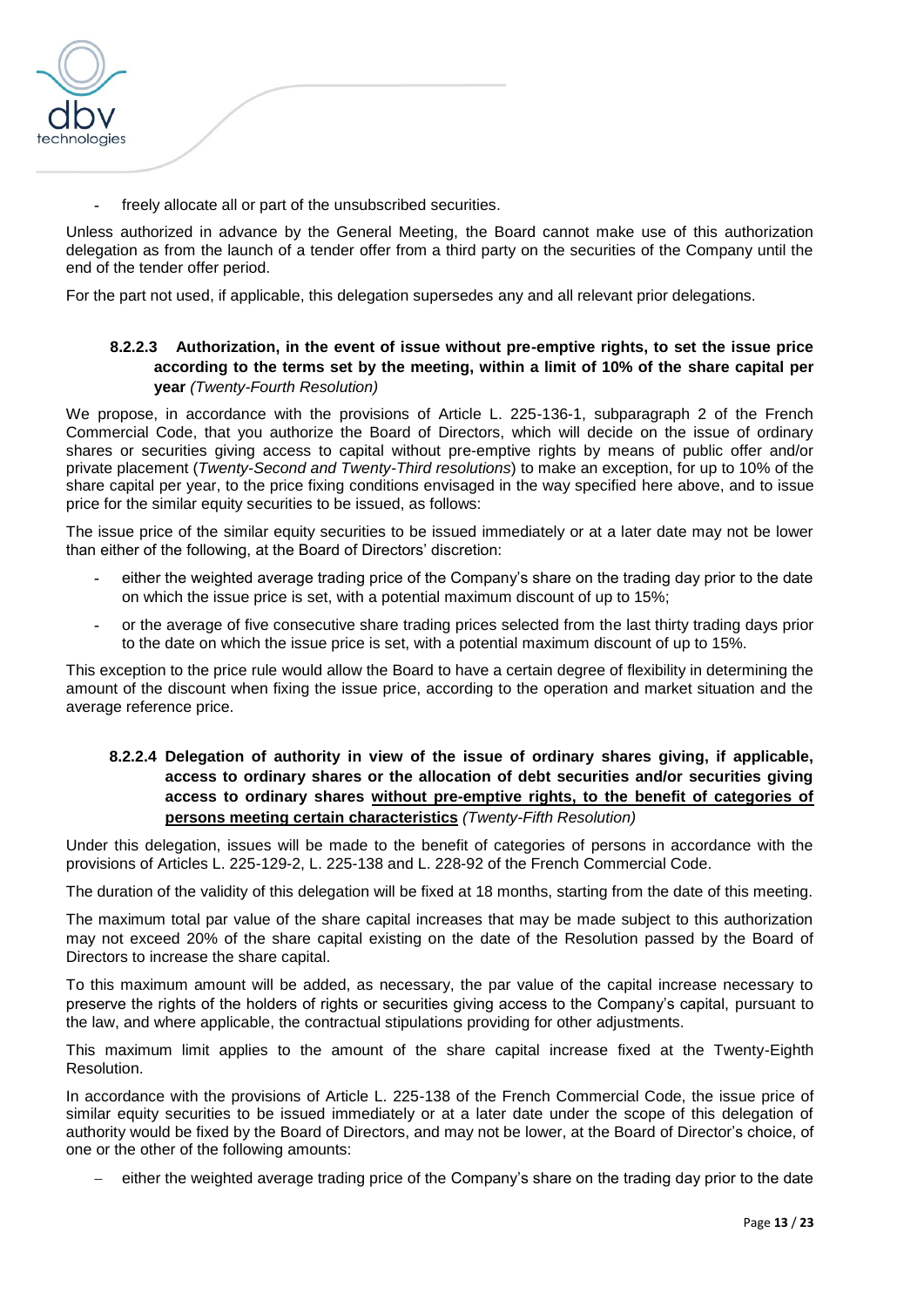

on which the issue price is set, with a maximum discount of up to 15%;

 or the average of five consecutive share trading prices selected from the last thirty trading days prior to the date on which the issue price is set, with a maximum discount of up to 15%.

The pre-emptive rights for the subscription by shareholders of ordinary shares and other securities giving access to the capital to be issued in accordance with Article L. 228-91 of the French Commercial Code would be canceled, to the benefit of the following categories of persons:

(i) natural persons or legal entities, including companies, trusts, investment funds or other placement vehicles, of any form, established under French or foreign law, investing habitually in the pharmaceutical, biotechnological or medical technologies sector; and/or

(ii) companies, institutions or entities of any form, French or foreign, conducting a significant portion of their business in these areas; and/or

(iii) French or foreign investment service providers or any foreign establishment with a similar status, able to guarantee the completion of an issue intended to be placed with the persons specified under point (i) and/or (ii) above and, under this scope, to subscribe the securities issued.

If subscriptions have not absorbed the entire issue, the Board of Directors may, at its choice, use the following options in the order that it determines, one and/or the other of the following faculties:

- limit the amount of the issue to the amount of subscriptions, if applicable within the limits established by applicable regulations;
- freely allocate all or part of the unsubscribed securities amongst the categories of persons defined.

Unless authorized in advance by the General Meeting, the Board cannot make use of this authorization as from the launch of a tender offer from a third party on the securities of the Company until the end of the tender offer period.

The Board of Directors will thus have full authority to be able to implement this delegation and will report back at the next General Shareholders' Meeting, in compliance with applicable law and regulations, on the use of this delegation granted under this Resolution.

### **8.2.3 Authorization to increase the total amount of issues in the event of excess demand** *(Twenty-Sixth Resolution)*

Under the scope of the delegations with and without pre-emptive rights as mentioned previously (*Twenty-First to Twenty-Third and Twenty-Fifth Resolut*ions), we propose that you grant to the Board of Directors the faculty to increase, under the conditions set out by Articles L. 225-135-1 and R. 225-118 of the French Commercial Code and up to a ceiling limit set by the Meeting, the number of securities envisaged in the initial issue.

Thus, the number of securities may be increased within 30 days of subscription closure, up to 15% of the initial issue and at the same price as the initial issue, within the limit set by the Meeting.

### **8.2.4 Delegation of authority to increase the share capital in view of compensating the contributions made in kind of shares or securities** *(Twenty-Seventh Resolution)*

In order to facilitate external growth, we would ask you to grant to on the Board of Directors a delegation to increase the share capital by means of the issue of ordinary shares or securities giving access to capital, in order to compensate any contributions in kind permitted to the Company and consisting of shares or securities giving access to capital.

This delegation will be granted for 26 months.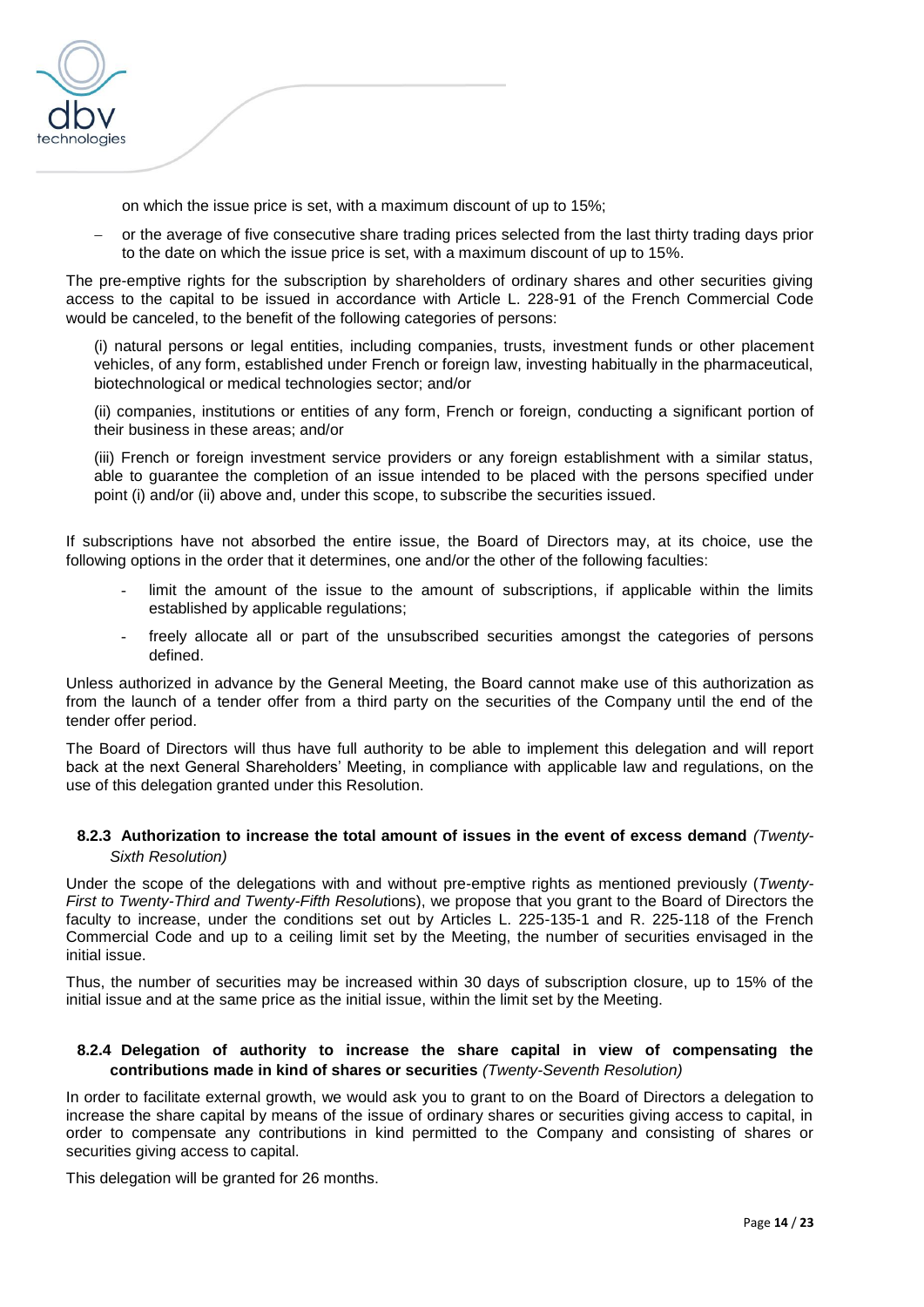

The total nominal amount of the ordinary shares that can be issued under this delegation shall not exceed 10% of the share capital as at the date of the Meeting, without considering the nominal amount of the capital increase necessary to preserve, in compliance with laws and, if applicable, contractual provisions providing for other adjustments, the rights of holders of rights or securities giving access to the Company's share capital.

This limit will apply to the overall limit envisaged by the Twenty-Eighth Resolution of this meeting concerning the maximum par value of the shares able to be issued.

Unless authorized in advance by the General Meeting, the Board of Directors cannot make use of this authorization as from the launch of a tender offer from a third party on the securities of the Company until the end of the tender offer period.

For the part not used, if applicable, this delegation supersedes any and all relevant prior delegations.

# **8.2.5 Overall limitation of the maximum amounts of delegations provided under the Twenty-First, Twenty-Second, Twenty-Third, Twenty-Fifth and Twenty-Seventh Resolutions of this Meeting** *(Twenty-Eighth Resolution)*

We propose fixing at 65% of the share capital on the date of this Meeting, the total par value of the ordinary shares to be issued, by virtue of the Twenty-First (delegation with pre-emptive rights), Twenty-Second (delegation without pre-emptive rights by public offering), Twenty-Third (delegation without pre-emptive rights by private placement), Twenty-Fifth (delegation without pre-emptive rights to categories of persons) and Twenty-Seventh (delegation by contribution in kind) Resolutions submitted to this Meeting, it being agreed that to this maximum amount will be added, as necessary, the par value of the capital increase necessary to preserve the rights of the holders of rights or securities giving access to the Company's capital, pursuant to applicable laws, and where applicable, the contractual stipulations providing for other adjustments.

# **8.2.6 Delegation of authority to issue BSA, BSAANE and/or BSAAR** *(Twenty-Ninth Resolution)*

We propose you kindly renew the delegation of authority to the Board so that it may proceed with the issue of BSA, BSAANE and/or BSAAR for a duration of 18 months, to the benefit of a category of persons.

This delegation will have the following general characteristics:

It will allow for the issue of:

- equity warrants (BSA);
- warrants for the subscription and/or acquisition of new and/or existing shares (BSAANE):
- warrants for the subscription and/or acquisition of new and/or existing reimbursable shares (BSAAR).

The BSA, BSAANE and/or BSAAR may be issued on one or more occasions, in the proportions and at the times determined by the Board and giving the right to subscribe and/or purchase shares in DBV TECHNOLOGIES at a price fixed by the Board at the time the issue decision is made, in the ways defined hereto.

The total par value of shares to which the warrants issued pursuant to this authorization give entitlement may not exceed 0.5% of the capital existing on the day of this Meeting. To this maximum amount would be added, as necessary, the par value of the capital increase necessary to preserve the rights of the holders of rights or securities giving access to the Company's capital, pursuant to applicable laws, and where applicable, the contractual stipulations providing for other adjustments. This maximum amount would be separate from all maximum amounts set by the other Resolutions of this General Meeting.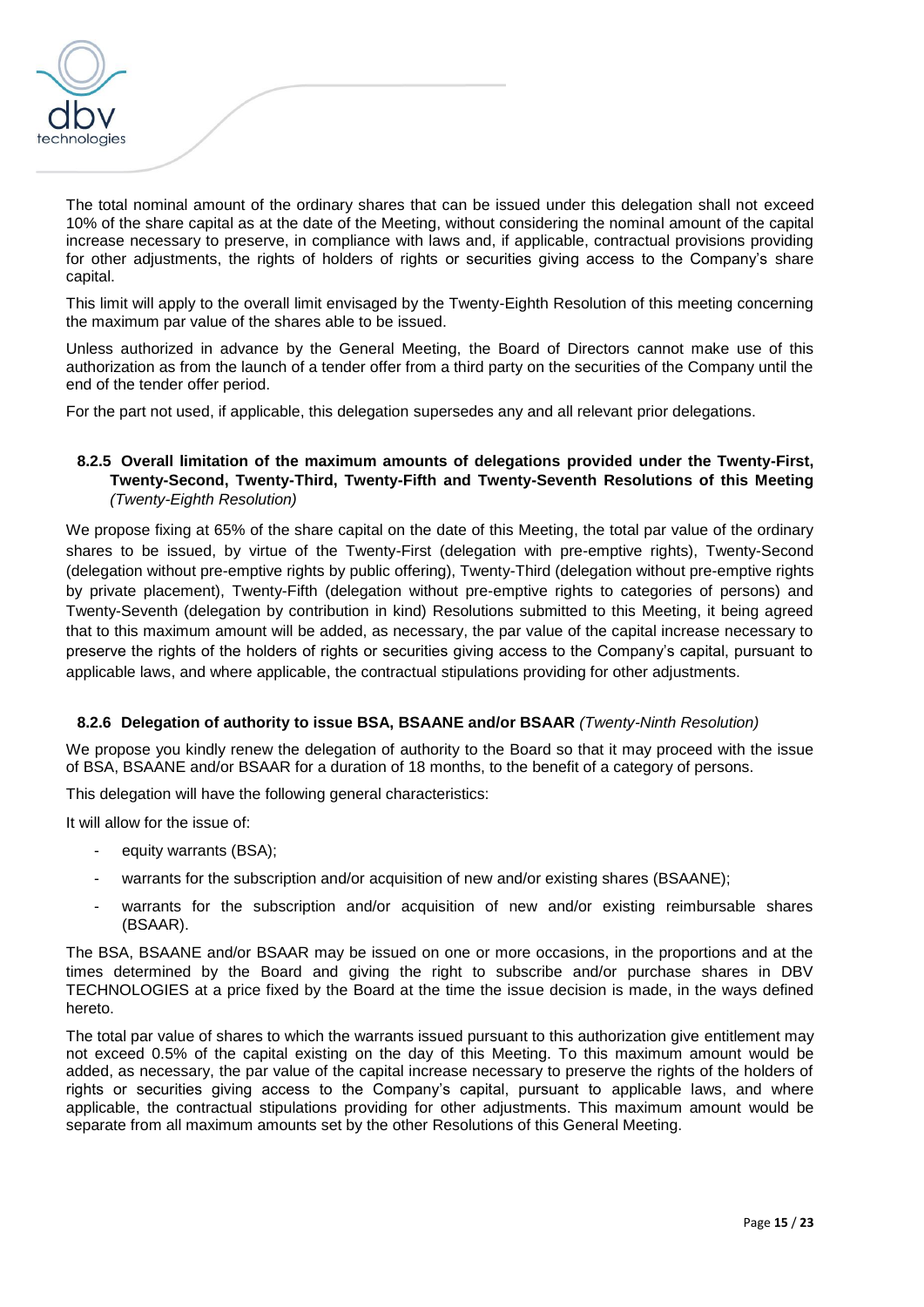

The subscription and/or acquisition price of the shares acquired by exercising the warrants shall be at least equal to the average closing price of DBV TECHNOLOGIES shares of the 20 trading days preceding the decision to issue the warrants, minus the potential warrant issue price, if any.

The purpose of the allocation of warrants is to align the interests of the beneficiaries with the shareholders. In that respect, the warrants cannot be issued for free, the Board of directors having to set their price.

We propose that you decide to cancel your pre-emptive rights to the benefit of the following category of persons: corporate officers, scientific committee members, employees of the Company and persons associated with the Company and the French or foreign companies related to the Company, via a service contract or a consultant contract, in accordance with Article L.225-180 of the French Commercial Code.

This delegation means that the shareholders waive their pre-emptive rights to shares that may be issued by the exercising of warrants to the holders of BSA, BSAANE and/or BSAAR.

Unless authorized in advance by the General Meeting, the Board cannot make use of this authorization as from the launch of a tender offer from a third party on the securities of the Company until the end of the tender offer period.

If subscriptions have not absorbed the entire issue, the Board of Directors may use the following options:

- limit the amount of the issue to the amount of subscriptions, if applicable within the limits established by applicable regulations;

- freely allocate all or part of the unsubscribed BSA, BSAANE and/or BSAAR to persons covered by the category defined above.

The Board of Directors would have all powers necessary, under the conditions set by the law and envisaged above, to proceed with the issues of BSA, BSAANE and/or BSAAR and notably to fix the exact list of beneficiaries from amongst the categories of persons defined above, the nature and number of warrants to be assigned to each of them, the number of shares to which each warrant shall give entitlement, the warranty issue price and the subscription and/or purchase price of the shares to which the warrants shall give entitlement, under the conditions set out above, the terms and conditions and timing for the subscription and exercise of the warrants, their adjustment methods and, more generally, all terms and conditions of the issue; to prepare a complementary report describing the final conditions of the operation; to proceed to purchase the shares necessary under the scope of the share buyback program and allocate them to the allocation plan; to acknowledge the share capital increase that may stem from the exercise of the BSA, BSAANE and/or BSAAR and to proceed to amend the Bylaws accordingly; on its own initiative, to allocate the costs of the share capital increases to the amount of the premiums relating to such and to withdraw on this amount all amounts necessary to take the statutory reserve up to one tenth of the new share capital after each increase; to delegate to the Chief Executive Officer all powers necessary to make the share capital increase and to delay such according to the terms and conditions as may be previously set by the Board of Directors; and, more generally, to do everything necessary to this end.

This delegation shall supersede any and all relevant prior delegations.

#### **9. Authorizations and delegations relating to employee shareholders**

In order to allow for the pursuit of an employee shareholding incentive policy such as to support the Company's development, we propose you renew in advance the authorizations relating to the assignment of free shares and stock options.

**9.1 Authorization to allocate free existing and/or future shares to members of staff and/or certain corporate officers of the Company or related companies, shareholders' waiver of their preemptive rights, duration of the authorization, maximum amount, duration of vesting periods specifically in respect of invalidity and holding periods** *(Thirtieth Resolution)*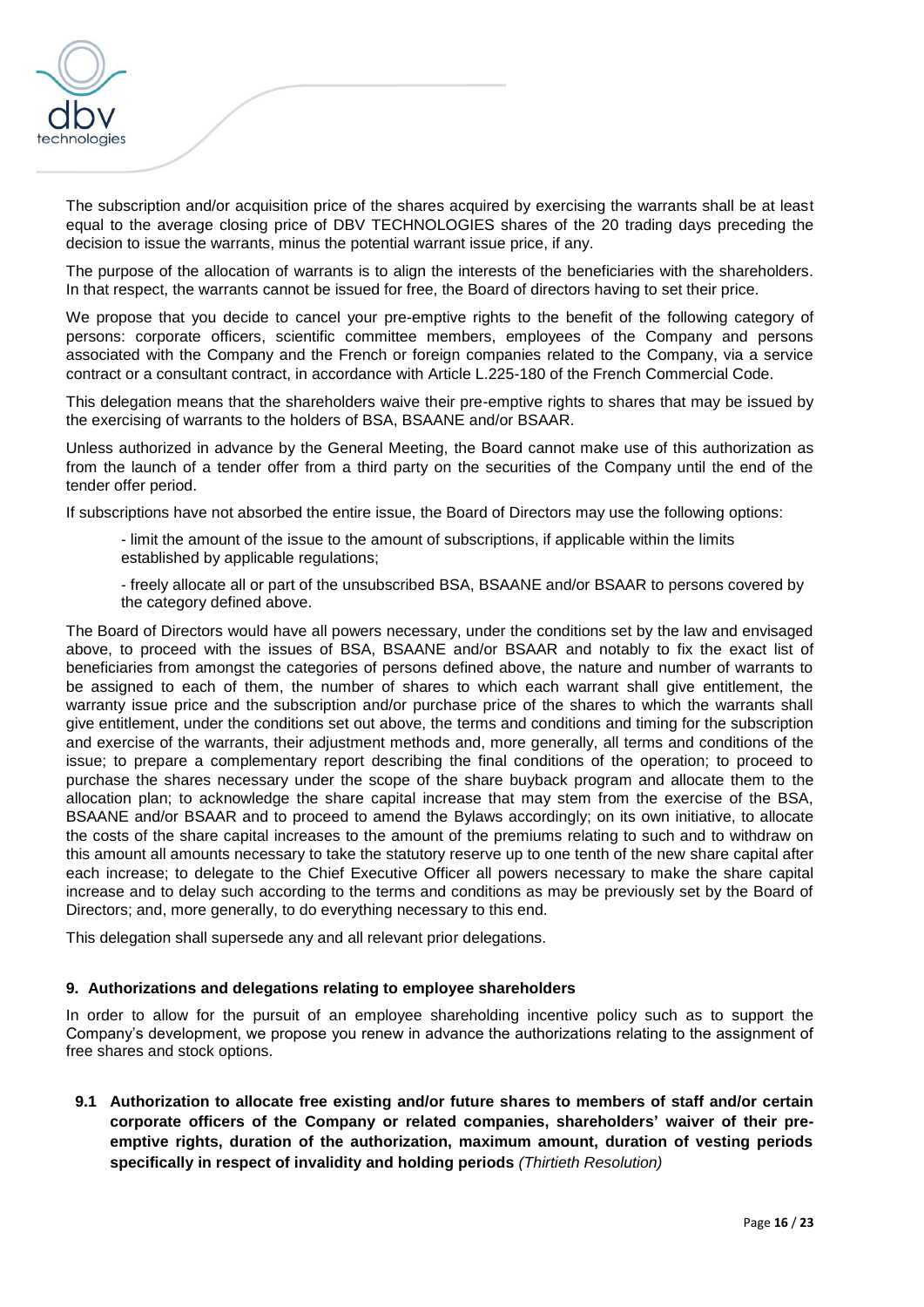

You are asked to kindly renew in advance the authorization to make free assignments of shares to Company employees and related companies and/or certain corporate officers.

Thus, we propose you authorize the Board of Directors to proceed, under the scope of Article L. 225-197-1 of the French Commercial Code, to freely assign new shares resulting from the share capital increase, by means of the incorporation of reserves, premiums or profits, or existing shares.

The beneficiaries of these attributions may be:

members of staff of the Company or companies that are directly or indirectly related to it as defined by Article L. 225-197-2 of the French Commercial Code;

- corporate officers who meet the conditions set out in Article L. 225-197-1 of the French Commercial Code.

The total number of free shares thus allocated shall not exceed 4.5% of the share capital on the date of this Meeting.

The allocation of shares to beneficiaries would be definitive at the end of a one-year vesting period.

Beneficiaries would retain these shares for two years from when they are definitively allocated.

By way of exception, final allocation will take place before the end of the vesting period in the event of disability of the beneficiary classified under the second and third categories set out in Article L. 341-4 of the French Social Security Code.

The definitive allocation of the free shares will only occur at the later of the following two dates: (i) expiry of the current vesting period as from their initial allocation, and (ii) approval of Viaskin Peanut by the US Food and Drug Administration (FDA) (performance condition).

This authorization shall imply that shareholders waive their pre-emptive right to subscribe to newly issued shares through the capitalization of reserves, share premiums and profits.

Thus the Board will have, within the limits set above, all powers to determine the identity of the beneficiaries of the free allocations from amongst the persons meeting the conditions established above and the number of shares to be assigned to each of them; if applicable, to acknowledge the existence of sufficient reserves and transfer, for each allocation, to an unavailable reserve account the amounts required for the release of the new shares to be attributed; to decide, at the relevant time, on the share capital increase(s) by means of the incorporation of reserves, premiums or profits relating to the issue of the new shares assigned free of charge; to proceed to purchase the shares necessary under the scope of the share buyback program and allocate them to the attribution plan; to determine the impact on the rights of the beneficiaries of operations altering the capital or which may affect the value of the shares to be attributed and realized during the acquisition period and, consequently, to amend or adjust, if necessary, the number of shares attributed so as to preserve the rights of the beneficiaries; to take all steps useful to ensuring respect by the beneficiaries of their holding period; and, more generally, to do everything necessary under the scope of applicable laws and regulations to implement this authorization.

This authorization shall apply until the General Meeting to be held in 2019 to rule on the financial statements of the previous year.

For the part not used, if applicable, it shall supersede any and all relevant prior authorizations.

### **9.2 Authorization to grant share subscription and/or share purchase options to members of staff (and/or certain corporate officers)** *(Thirty-First Resolution)*

We propose you authorize the Board of Directors, for a period of 18 months, to allow subscription and/or share purchase options rights of shares to the benefit of employees, of some of them, or of certain categories of staff and/or corporate officers defined by applicable laws, both of the Company and of economic interest groups or companies related to it, under the terms of Article L. 225-180 of the French Commercial Code.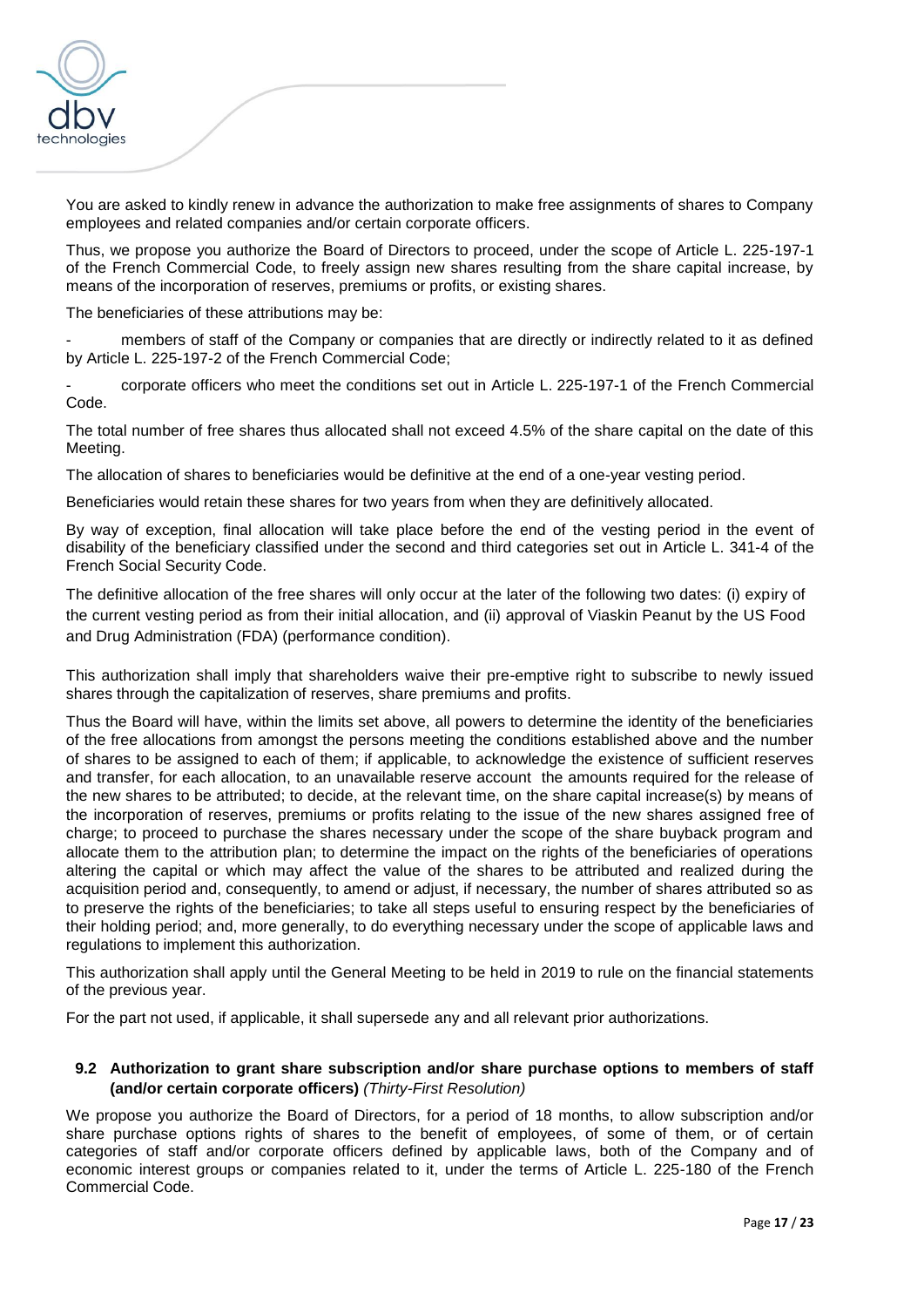

The total number of options that may be granted by the Board of Directors pursuant to this delegation would not give access to the subscription or purchase of more than 5% of the share capital at the date of this Meeting.

The share subscription and/or purchase price by the beneficiaries will be set on the day the options are granted by the Board of Directors in accordance with the regulations in effect and shall not be less than the average price over the twenty trading days preceding the date of the granting decision.

These share subscription and/or purchase options will be definitively allocated:

- at the end of a one-year vesting period, up to 25%,
- then, by the end of this period, up to 12.5% at the end of each six months vesting period.

The exercise of these options will be subject to presence condition and the following performance condition: approval of Viaskin Peanut by the US Food and Drug Administration (FDA).

The term of the options fixed by the Board may not exceed a period of ten years from the grant date.

Thus the Board will have, within the limits set out above, all powers to fix the other terms and conditions for the allocation of options and their exercise and notably to fix the conditions under which the options will be granted and draw up the list or categories of beneficiaries as envisaged above; to fix, if applicable, conditions of seniority and performance to be met by said beneficiaries; to decide the conditions under which the price and number of shares must be adjusted, notably in the hypotheses envisaged by Articles R. 225-137 to R. 225-142 of the French Commercial Code; to fix the period(s) during which the options thus granted can be exercised; to envisage the faculty to temporary suspend the exercise of options for up to three months in the event of the implementation of financial operations that require the exercise of a right connected with shares; if applicable, to purchase the shares necessary under the scope of the share buyback program and assign them to the option plan; to carry out or ensure the carrying out of all acts and formalities necessary to make the share capital increase(s) that may, if applicable, be carried out definitive, to amend the Bylaws accordingly and generally to do everything else necessary; at its own decision and should it deem necessary, to allocate the costs of the share capital increases to the amount of premiums relating to these increases and withdraw this against the amounts necessary to take the statutory reserve up to one tenth of the new capital after each increase.

For the part not used, if applicable, this authorization shall supersede any and all relevant prior authorizations.

#### **9.3 Delegation of authority to increase the capital to the benefit of subscribers of a Company Savings Plan** *(Thirty-Second Resolution)*

We submit this resolution to your vote, so as to comply with the provisions of Article L. 225-129-6 of the French Commercial Code, under the terms of which the Extraordinary General Meetings shall also rule on a resolution intending to increase share capital under the terms of Articles L. 3332-18 *et seq.* of the Labor Code, when it delegates its authority to increase capital for cash. The Meeting, having been asked for the delegations and authorizations subject to give rise to share capital increases in cash, must therefore also rule on a delegation to the benefit of subscribers of a company savings plan, it being noted that the inclusion on the agenda of this delegation to the benefit of subscribers of a company savings plan also allows the Company to fulfill the three-year obligation envisaged by the above provisions.

Under this delegation, we propose that you authorize the Board of Directors to enact a capital increase on one or more occasions through the issue of ordinary shares or securities giving access to the Company's capital, reserved for members of one or more company employee savings plans established by the Company and/or affiliated French or international companies under the conditions of Article L.225-180 of the French Commercial Code and of Article L.3344-1 of the French Labor Code.

In accordance with the law, the General Meeting would cancel shareholders' pre-emptive rights.

This delegation shall apply for 26 months.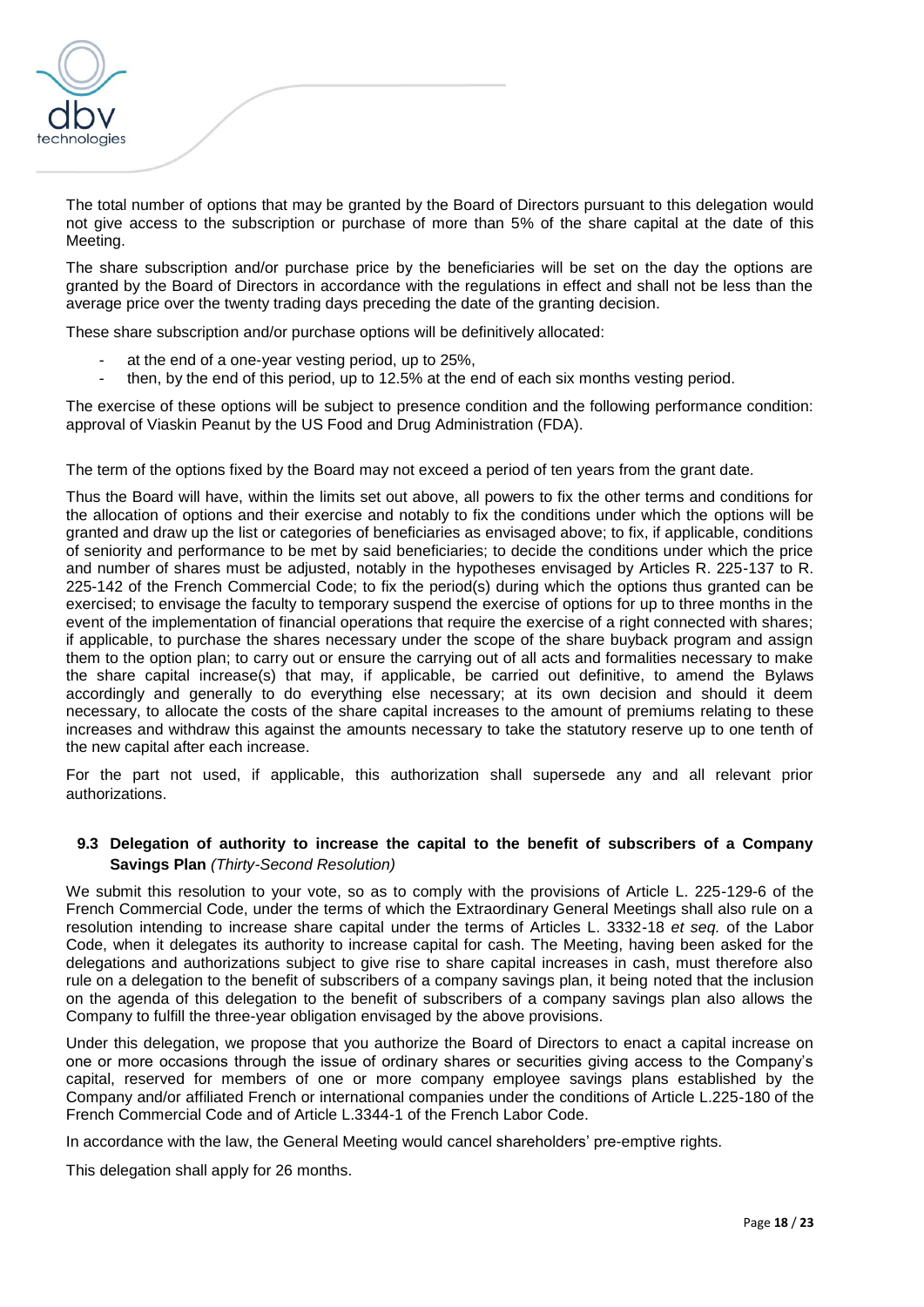

The maximum par value amount of the capital increase(s) that may be enacted under this delegation shall be 2% of the share capital arising from the decision of the Board of Directors to make this increase, with the understanding that this amount is separate from any other maximum amounts set by other delegations relating to capital increases. To this amount will be added, as necessary, the par value of the capital increase necessary to preserve the rights of the holders of rights or securities giving access to the Company's capital, pursuant to applicable laws, and where applicable, the contractual stipulations providing for other adjustments.

It is specified that, in accordance with the provisions of Article L. 3332-19 of the Labor Code, the price of shares to be issued shall not be more than 20% (or 30% when the vesting period stipulated by the scheme pursuant to Articles L. 3332-25 and L. 3332-26 of the French Labor Code is greater than or equal to ten years) below the average share opening price on the 20 trading days prior to the Board of Directors' decision to enact the capital increase and the resulting share issue, nor higher than this average.

Pursuant to Article L.3332-21 of the French Labor Code, the Board of Directors may allocate to the beneficiaries, free shares already issued or to be issued, or other securities giving access to the Company's capital issued or to be issued (i) in respect of the contribution that may be paid pursuant to the regulations governing the company savings plans and/or (ii) where appropriate, as a discount.

For the part not used, if applicable, this delegation supersedes any and all relevant prior delegations.

The Board of Directors shall have the discretion to implement, or not implement, this authorization, take all measures and conduct all necessary formalities.

# **10. Alignment of the Bylaws** *(Thirty-Third Resolution)*]

We propose making the Bylaws compliant with the provisions of Articles L. 225-47 and L. 225-53 of the French Commercial Code concerning the compensation of the Chairman and Chief Executive Officer and the Executive Vice Presidents, as amended by Law no. 2016-1691 of December 9, 2016 on say on pay.]

#### **11. Amendment of the Bylaws**

We propose amending the Bylaws to establish a casting vote in favor of the chairman of the meeting if votes are equal during the deliberations of the Board of Directors, in accordance with the provisions of Article L. 225-37 of the French Commercial Code. This amendment of the Bylaws is necessary to the correct function of the Board of Directors, as it enables it to resolve any blocking situation as may arise if the votes cast in favor and not in favor of passing the resolution should be equal.

The Board of Directors asks you to approve the wording of the resolutions that have been submitted to you.

**–----------------------------**

**THE BOARD OF DIRECTORS**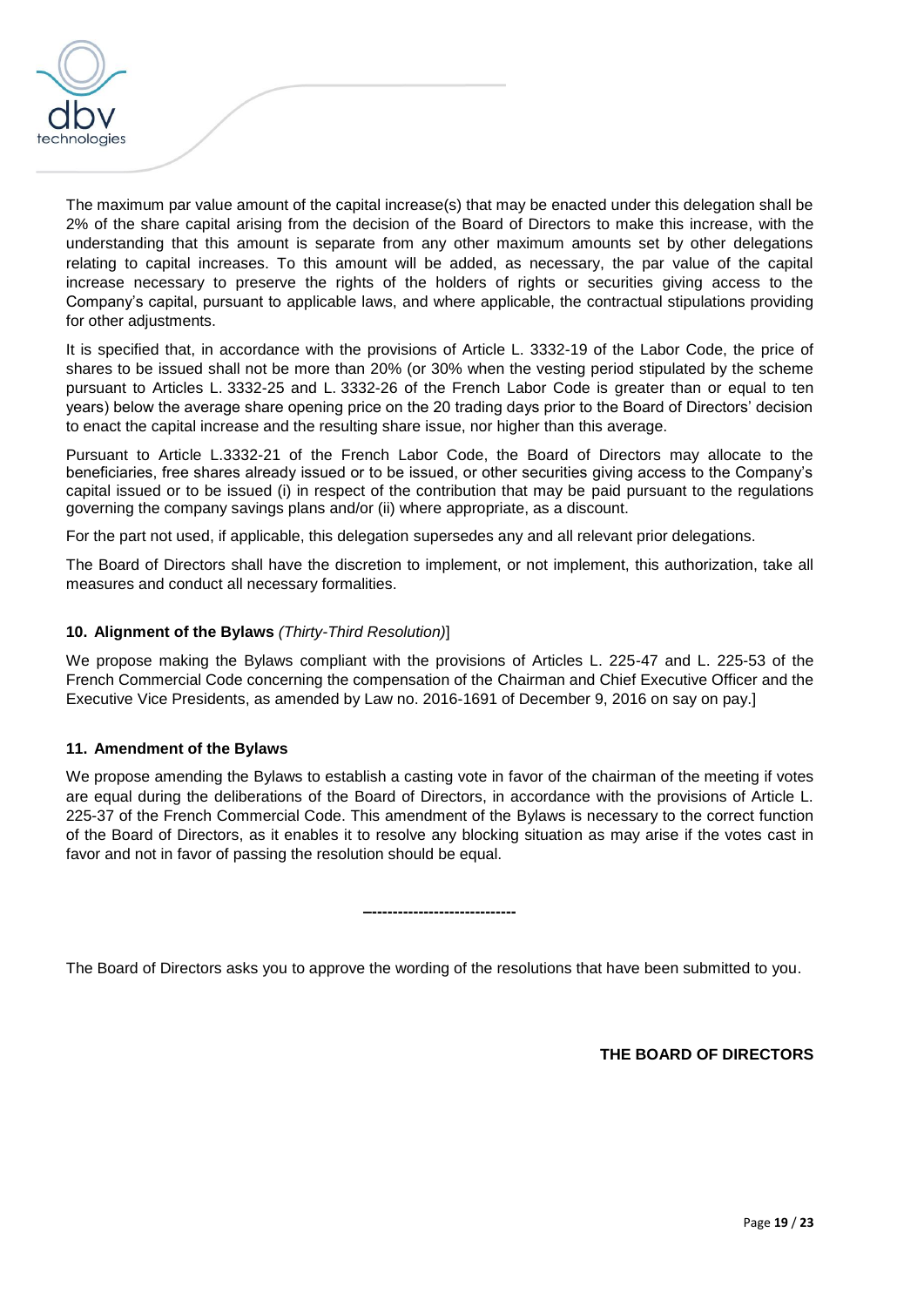

#### **ANNEX 1**

**APPROVAL OF THE PRINCIPLES AND CRITERIA FOR THE DETERMINATION, ALLOCATION AND ASSIGNMENT OF THE COMPONENTS MAKING UP THE TOTAL COMPENSATION AND BENEFITS DUE TO EXECUTIVE CORPORATE OFFICERS (CHAIRMAN AND CEO AND EXECUTIVE VICE PRESIDENTS)**

#### *(sixteenth to eighteenth Resolutions)*

In the determination of the overall compensation of the executive corporate officers, the Board of Directors, acting upon recommendation from the Compensation Committee, takes into account the following principles, in accordance with the recommendations of section R13 of the Middlenext Code, relative to corporate governance, of September 2016.

As a general rule, it should be noted that the Compensation Committee ensures the consistency of the rules for the determination of the compensation of the executive corporate officers of the Company with the annual evaluation of their individual performance that it compares to Company performance. It also takes into account the alignment of objectives that are assigned to them with the Company's mid-term strategy, shareholder interests and changes in the Middlenext Code.

The Compensation Committee relies on external consultant studies indicating market practices for comparable companies in order to propose the structure of this compensation. These studies are conducted on the basis of a range of companies with similar characteristics.

It ensures that none of the components making up the compensation are disproportionate and analyzes compensation as a whole, taking into account all of its components: fixed compensation, variable compensation, long-term share-based compensation plan (free shares, BSA [share subscription warrants], stock options).

# **1/ Principles and criteria for the determination, allocation and assignment of the components making up the total compensation and benefits of any kind, due to the executive corporate officers of DBV Technologies**

These principles and criteria set by the Board, acting on recommendations from the Compensation Committee, are the following:

# **Fixed compensation (with respect to the corporate mandate)**

The fixed compensation of the executive corporate officers is determined by taking into account the level and the difficulty of responsibilities, experience, seniority in the Company, and practices in comparable companies, as noted above.

This compensation is payable monthly, by twelfths.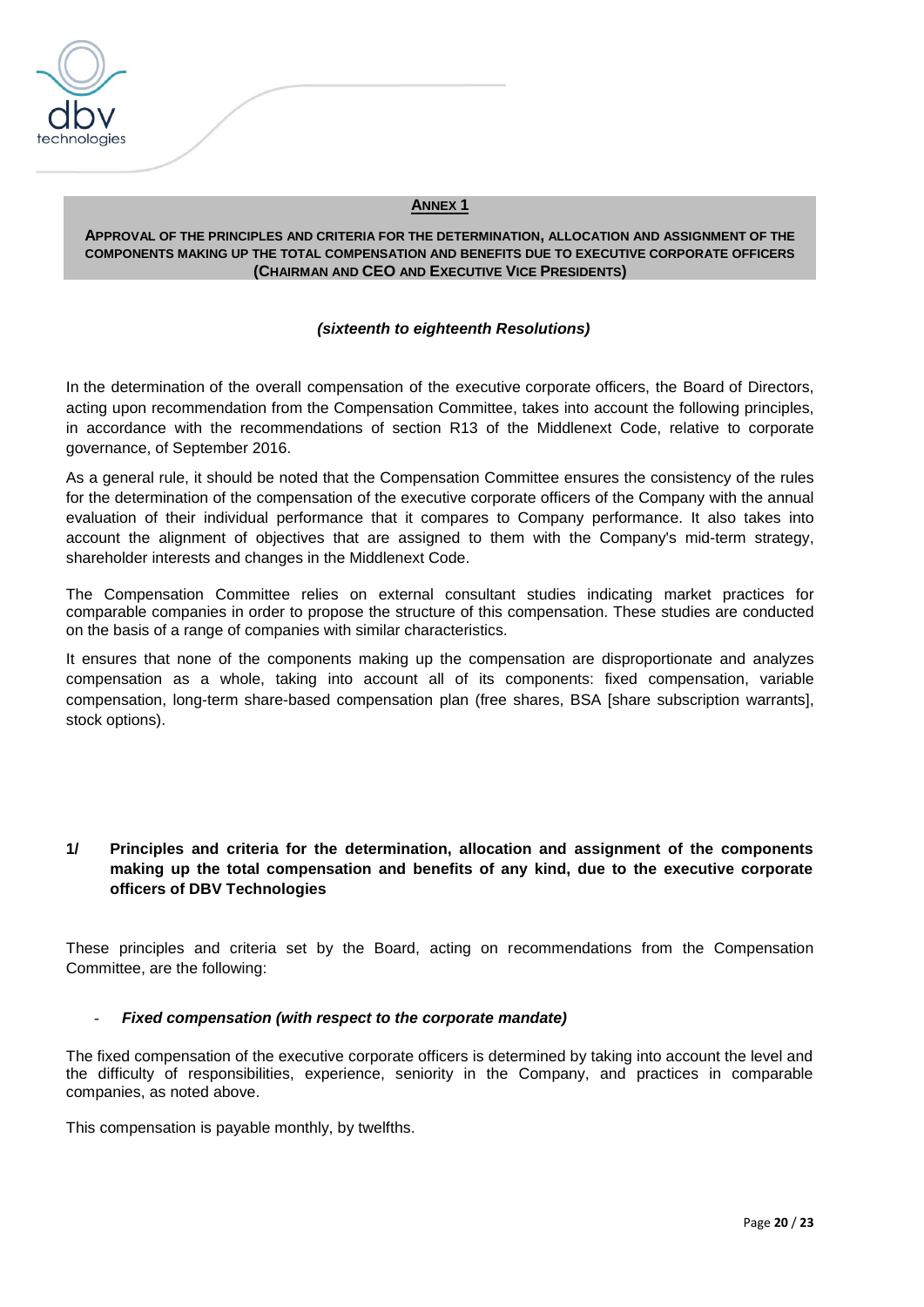

### - *Annual variable compensation (with respect to the corporate mandate)*

The executive corporate officers receive an annual variable compensation for which, the Board of Directors, acting upon recommendation from the Compensation Committee, defines the complex, demanding, precise and predetermined performance criteria each year, allowing for the comprehensive analysis of performance, aligned with the company's mid-term strategy and shareholder interests (primarily related to the status of R&D programs and the status of the pre-marketing of the products).

The precise nature and the level of achievement expected from these criteria is set by the Board of Directors, acting upon recommendation from the Compensation Committee, but they are not made public for reasons of confidentiality.

The target amount of the annual variable compensation of the Chairman and CEO and the "Directeur Général Délégué" Executive Vice president/CFO corresponds to 50% of the annual fixed compensation, it being specified that in the event of overperformance, the amount of the reference compensation for the calculation of the variable may be adjusted. In any event, the annual variable compensation of the latter is capped at a maximum of 65 percent of the annual fixed compensation.

In addition, the target amount of the annual variable compensation of the "Directeur Général Délégué" Executive Vice President/Responsible Pharmacist corresponds to 40% of his annual fixed compensation, it being specified that in the event of overperformance, the amount of the reference compensation for the calculation of the variable may be adjusted.

The payment of the components of the variable compensation for the year 2018 is subject to approval by the Ordinary General Meeting of the elements of compensation of executive corporate officers (Chairman and CEO, Executive Vice Presidents) paid or awarded for said fiscal year (ex-post vote).

#### - *Exceptional compensation (with respect to the corporate mandate)*

The Board of Directors may decide, acting on a proposal from the Compensation Committee, to grant an exceptional compensation to executive corporate officers under particular circumstances (for example, because of their importance to the Company, of the involvement they require and the difficulties they present, especially in the case of a major Company operation.)

The exceptional compensation is capped at a maximum of 20% of the annual fixed compensation.

The payment of the elements of the exceptional compensation, as required, with respect to the year 2018 is subject to approval by the Ordinary General Meeting of the elements of compensation of executive corporate officers (Chairman and CEO, Executive Vice Presidents) paid or awarded for said fiscal year (ex-post vote).

#### - *Long term compensation (free shares, BSA [share subscription warrants], stock options)*

The Company bases its long-term compensation policy on a global strategy of retention and motivation of its executives and employees that is competitive in terms of market practices in the pharmaceutical industry.

The long-term compensation policy established for executive corporate officers is based on the assignment of performance shares with **(i)** performance conditions linked to the status of the R&D programs and the achievement of specific objectives related to the preparation for the launch of the Company's main product candidate in the North American market as well as a **(ii)** condition of presence.

These conditions apply equally to all executives benefiting from such assignments, as well as the vesting and presence conditions, and the vesting and retention periods.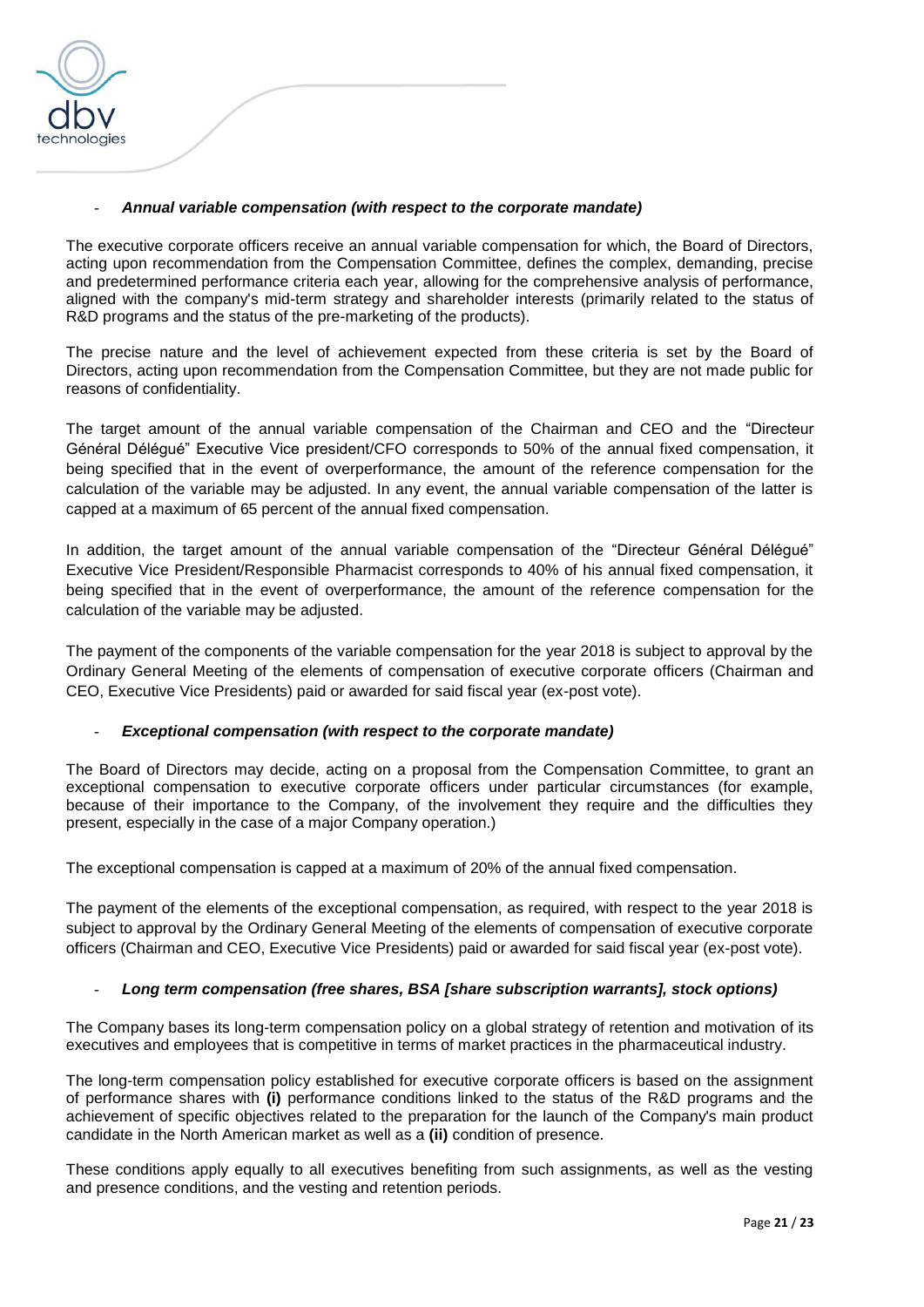

The definitive acquisition of the free shares granted to the executive corporate officers is subject to a finding by the Board, acting on a proposal from the Compensation Committee, of the satisfaction of performance conditions set by the Board at the time of grant of said free shares.

The transfer of shares definitively acquired by the executive corporate officers is not possible during the abstention periods, in accordance with the applicable laws and regulations and the Company's "Insider trading" procedure.

Furthermore, executive corporate officers are, in accordance with the law and according to the terms adopted periodically by the Board of Directors, subject to a retention obligation of a significant number of shares.

In terms of grant of free shares, the Board decided to set the amount of shares granted for free that must be retained by the executive corporate officers, until the termination of their duties, at 10 percent.

The Board grants free shares every year, during the same calendar periods, except in the case of justified decision and exceptional circumstances.

Given the fact that the Company, under its employee recruitment and compensation policy, has already granted nearly 10% of its capital in the form of free shares, the Board of Directors reserves the right to assign BSAs [share subscription warrants] and stock options (subject to performance condition(s)) to executive corporate officers.

In terms of stock options, the Board has set the number of registered shares to be retained by the Chairman and Chief Executive Officer, until the termination of his duties, at 10% of the acquired shares.

#### - *Attendance fees*

Nil

**Benefits of any kind** 

Nil

### **2 / Commitments with respect to the executive corporate officers on the basis of article L.225-42-1 of the French Commercial Code.**

#### - *Severance Pay*

Any commitment to pay severance to an executive corporate officer is subject to the approval of the Company's General Shareholders' Meeting, in accordance with article L.225- 2-1 of the French Commercial Code.

Moreover, the payment of severance to an executive corporate officer is subject to the finding by the Board of the satisfaction of performance conditions set by the Board.

To date, only the Chairman and Chief Executive Officer receive severance pay in the event of termination of his duties as Executive Officer, for any reason, except in the case of dismissal or non-renewal that he did not consent to, pursuant to a violation of the law or of the Company bylaws or serious misconduct or gross negligence.